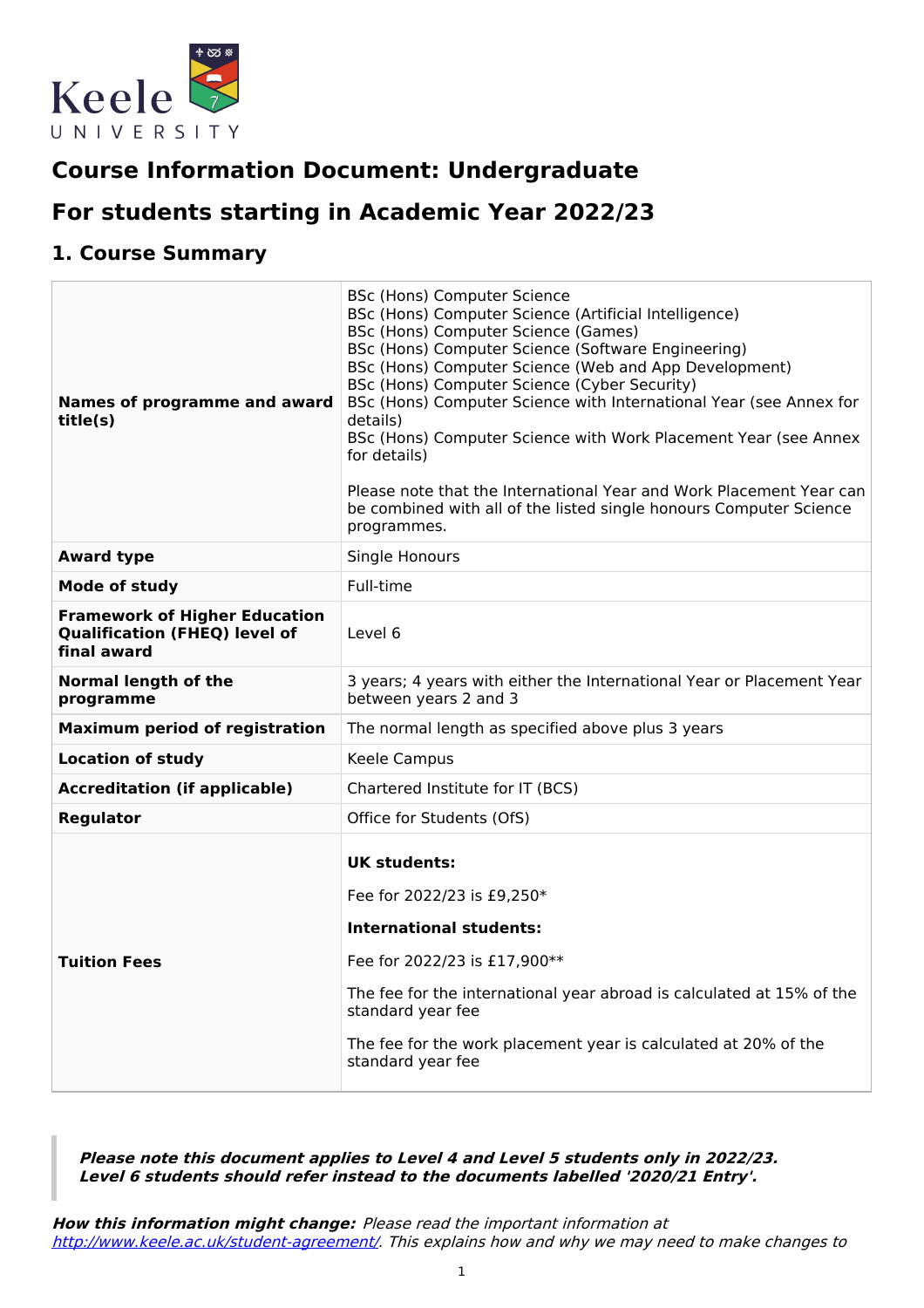the information provided in this document and to help you understand how we will communicate with you if this happens.

\* These fees are regulated by Government. We reserve the right to increase fees in subsequent years of study in response to changes in government policy and/or changes to the law. If permitted by such change in policy or law, we may increase your fees by an inflationary amount or such other measure as required by government policy or the law. Please refer to the accompanying Student Terms & Conditions. Further information on fees can be found at <http://www.keele.ac.uk/studentfunding/tuitionfees/>

\*\* We reserve the right to increase fees in subsequent years of study by an inflationary amount. Please refer to the accompanying Student Terms & Conditions for full details. Further information on fees can be found at <http://www.keele.ac.uk/studentfunding/tuitionfees/>

# **2. What is a Single Honours programme?**

The Single Honours programme described in this document allows you to focus more or less exclusively on this subject. In keeping with Keele's commitment to breadth in the curriculum, the programme also gives you the opportunity to take some modules in other disciplines and in modern foreign languages as part of a 360 credit Honours degree. Thus it enables you to gain, and be able to demonstrate, a distinctive range of graduate attributes.

The Single Honours programme in Computer Science enables students to devote their studies full-time to the tools, techniques and underpinning theories that make the science and technology so innovative and exciting. It provides the greatest breadth of learning in the subject, and has been developed to be in accordance with the accreditation requirements of the British Computer Society (BCS).

# **3. Overview of the Programme**

Single Honours Computer Science is a programme for students with an interest in the application of computing to a wide range of problems. Computer systems are now vital to business, government, science and society, and there is much demand for graduates with the professional understanding and practical skills to harness software and hardware technologies to solve real-world problems and develop the systems of the future. Many of the recent advances in these areas can be attributed to developments in computing, and this trend is likely to increase in speed and impact.

The programme explores the theoretical underpinnings of the discipline and places an emphasis on practical computer programming and software development. There is no specific subject requirement for entry to the programme, and no previous experience of computing or computer programming is assumed. The programme does not involve an advanced level of mathematics, and any mathematical knowledge needed beyond that taught at GCSE is taught as part of the modules included in the programme.

# **4. Aims of the programme**

The broad aims of the programme are to enable you to:

- Develop your intellectual, practical and additional transferable skills, to enable you to gain a sound academic grounding in the discipline of Computer Science and an understanding of the professional issues relevant to your future working life.
- Include areas of teaching at the leading edge of the discipline, as informed by subject research, discipline and industry trends and market requirements.
- Prepare you for further study or research, and for employment in industry, commerce or public service.

The range of opportunities for graduates with computing skills continues to expand. Many of our graduates move into employment that is directly computing-related, for example as systems analysts, software engineers and consultants. A number of graduates go on to study for higher degrees in a wide range of subject areas, at Keele and elsewhere.

The BSc Computer Science (Artificial Intelligence), BSc Computer Science (Games), BSc Computer Science (Software Engineering), BSc Computer Science (Web and App Development) and BSc Computer Science (Cyber Security) pathways allow students to specialise in a distinctive area of computer science by taking a range of pre-defined modules and a final year project related to the specialism. This gives a visible focus to the degree for students wishing to go into particular areas of the computer science field.

By following the Artificial Intelligence pathway through the degree programme, students will have the opportunity to discover modern approaches to Artificial Intelligence including computational intelligence and nature-inspired algorithms. This specialism is strongly research focused; students explore practical application of cutting-edge techniques on real-world problems and later spend time researching current research topics and writing a novel research proposal. The specialism includes study of artificial neural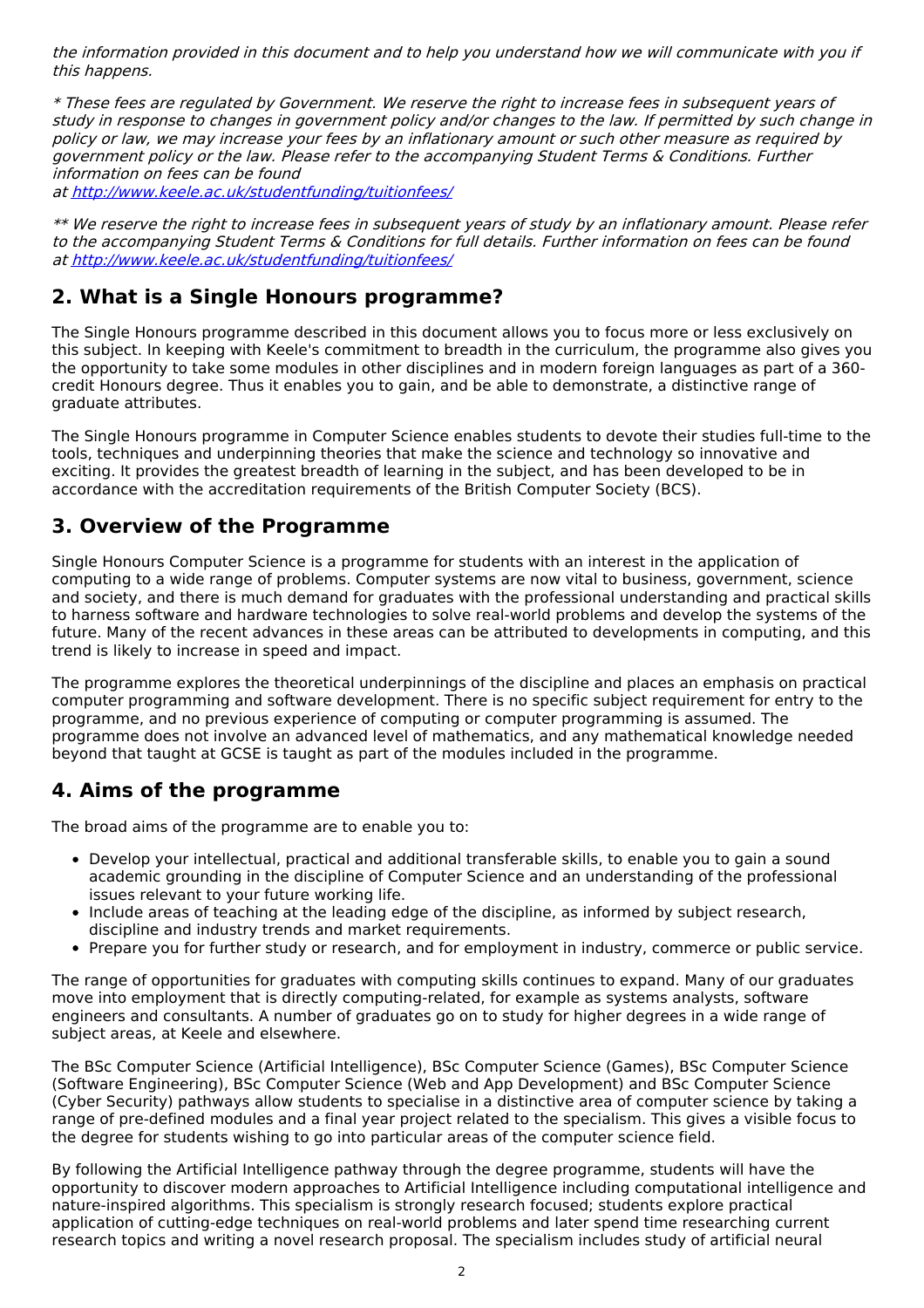networks, evolutionary computation, as well as covering adaptive behaviour in natural systems from the perspective of computational neuroscience.

By following the Games pathway students will gain skills in computer game development including a deep understanding of the architecture of computer systems, a thorough knowledge of practical software engineering in multimedia contexts and a strong ability to program complex graphical applications in C++.

By following the Software Engineering pathway students will learn the effective management of software engineering activities including the techniques and processes to undertake team-based agile development of software systems, based on the needs of clients and users.

By following the Web and App Development pathway students gain a practical understanding of the development lifecycle for web and mobile applications and cover areas such as Human Computer Interaction (HCI) and user-centred design principles; mobile app development for a range of devices and platforms including Android; implementation of secure, distributed multi-tier web applications using current and emerging technologies, as well as comprehensive testing and evaluation using industry-standard methods.

By following the Cyber Security pathway, students will learn how to identify the major types of cybercrime and implement counter-measures to protect against them as well as explore laws relating to the major forms of cybercrime and cyber security. They will also learn the cyber security competencies required to protect information systems from unauthorised access, harm or misuse and gain practical experience of the theoretical and practical fundamentals of cyber security.

Students on the standard BSc Computer Science degree can take a mixture of any of the modules in the pathways described above.

# **5. What you will learn**

The intended learning outcomes of the programme (what students should know, understand and be able to do at the end of the programme), can be described under the following headings:

- Subject knowledge and understanding
- Subject specific skills
- Key or transferable skills (including employability skills)

## **Subject knowledge and understanding**

Successful students will be able to demonstrate knowledge and understanding of:

LO1.1 Computational thinking including its relevance to everyday life.

LO1.2 The scientific method and its applications to problem solving in this area.

LO1.3 Essential facts, concepts, principles and theories relating to Computing and computer applications as appropriate to the programme of study.

LO1.4 Modelling: use such knowledge and understanding in the modelling and design of computer-based systems for the purposes of comprehension, communication, prediction and the understanding of trade-offs.

LO1.5 Requirements, practical constraints and computer-based systems (and this includes computer systems, information security, embedded, and distributed systems) in their context: recognise and analyse criteria and specifications appropriate to specific problems, and plan strategies for their solutions.

LO1.6 Critical evaluation and testing: analyse the extent to which a computer-0based system meets the criteria defined for its current use and future development.

LO1.7 Methods and tool: deploy appropriate theory, practices and tools for the specification, design, implementation and evaluation of computer-based systems.

LO1.8 Professional considerations: recognise the professional, economic, social, environmental, moral and ethical issues involved in the sustainable exploitation of computer technology and be guided by the adoption of appropriate professional, ethical and legal practices.

## **Subject specific skills**

Successful students will be able to:

LO2.1 Specify, design and construct reliable, secure and usable computer-based systems.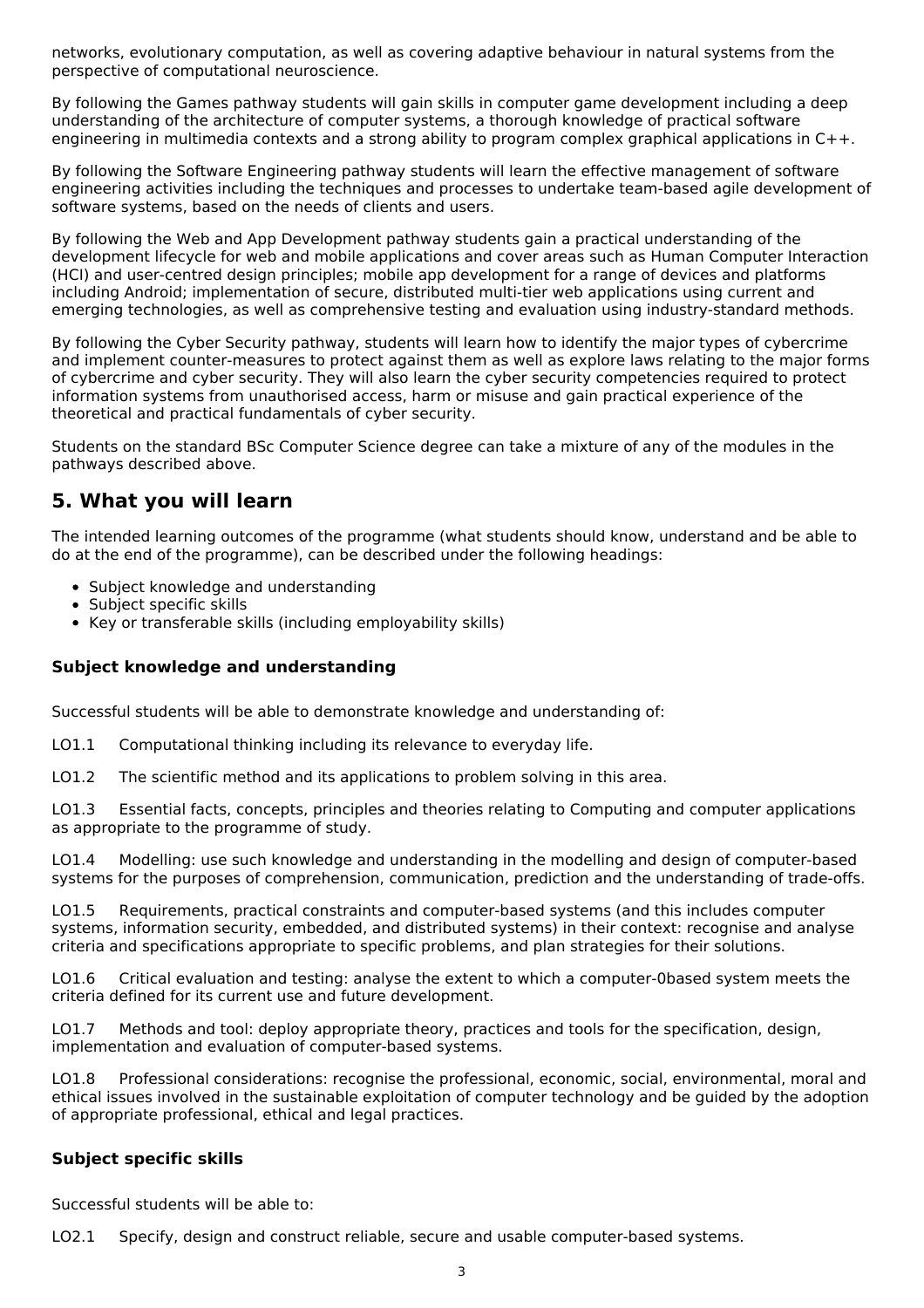LO2.2 Evaluate systems in terms of quality attributes and possible trade-offs presented within the given problem.

LO2.3 Plan and manage projects to deliver computing systems within constraints of requirements, timescale and budget.

LO2.4 Recognise any risks and safety aspects that may be involved in the deployment of computing systems within a given context.

LO2.5 Deploy effectively the tools used for the construction and documentation of computer applications, with particular emphasis on understanding the whole process involved in the effective deployment of computers to solve practical problems.

LO2.6 Critically evaluate and analyse complex problems, including those with incomplete information, and devise appropriate solutions, within the constraints of a budget.

## **Key or transferable skills (including employability skills)**

Successful students will have the opportunity to develop:

LO3.1 A wide range of generic skills to ensure they become effective in the workplace, to the benefit of themselves, their employer and the wider economy.

LO3.2 Intellectual skills: critical thing; making a case; numeracy and literacy; information literacy. The ability to construct well-argued and grammatically correct documents. The ability to locate and retrieve relevant ideas, and ensure these are correctly and accurately referenced and attributed.

LO3.3 Self-management: self-awareness and reflection; goal setting and action planning; independence and adaptability; acting on initiative; innovation and creativity. The ability to work unsupervised, plan effectively and meet deadlines, and respond readily to changing situations and priorities.

LO3.4 Interaction: reflection and communication; the ability to succinctly present rational and reasoned arguments that address a given problem or opportunity, to a range of audiences (orally, electronically or in writing).

LO3.5 Team working and management: the ability to recognise and make best use of the skills and knowledge of individuals to collaborate. To be able to identify problems and desired outcomes and negotiate to mutually acceptable conclusions. To understand the role of a leader in setting direction and taking responsibility for actions and decisions.

LO3.6 Contextual awareness: the ability to understand and meet the needs of individuals, business and the community, and to understand how workplaces and organisations are governed.

LO3.7 Sustainability: recognising factors in environmental and societal contexts relating to the opportunities and challenges created by computing systems across a range of human activities.

## **Keele Graduate attributes**

Engagement with this programme will enable you to develop your intellectual, personal and professional capabilities. At Keele, we call these our ten Graduate Attributes and they include independent thinking, synthesizing information, creative problem solving, communicating clearly, and appreciating the social, environmental and global implications of your studies and activities. Our educational programme and learning environment is designed to help you to become a well-rounded graduate who is capable of making a positive and valued contribution in a complex and rapidly changing world, whichever spheres of life you engage in after your studies are completed.

Further information about the Keele Graduate Attributes can be found here: <http://www.keele.ac.uk/journey/>

## **6. How is the programme taught?**

Learning and teaching methods used on the programme vary according to the subject matter and level of the module. They include the following:

- **Traditional lectures** providing students with detailed notes, often supported by copies of lecture slides in print or electronic form
- **Practical sessions** in computer laboratories often supported by copies of laboratory instruction sheets
- **Web-based learning** using the University's virtual learning environment (KLE)
- **Tutorials** and directed reading on specific topics under the supervision of a member of academic staff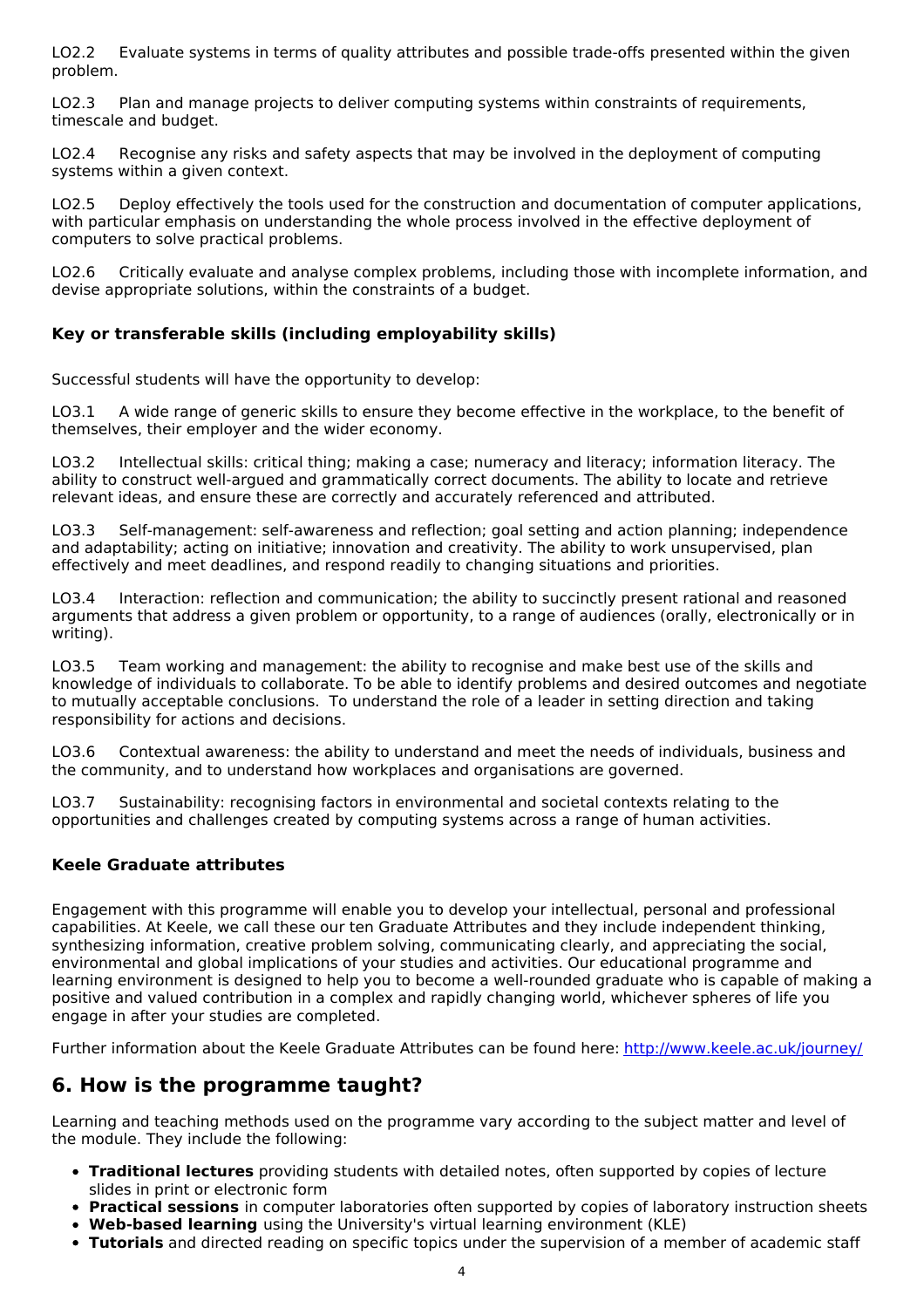**Group project** sessions in which students develop a design for a software item to a level sufficient to allow implementation to follow

Apart from these formal activities, students are also provided with regular opportunities to talk through particular areas of difficulty, and any special learning needs they may have, with their Personal Tutors or module lecturers on a one-to-one basis.

These learning and teaching methods enable students to achieve the learning outcomes of the programme in a variety of ways. For example:

- lectures allow students to gain a systematic knowledge and understanding of computer science concepts and ideas and how to apply them to development of software and information systems.
- web-based learning and directed reading allow students to develop their interest in computer science, their ability to reflect on their own learning and to take responsibility for its development.
- group sessions enable students to develop their written and oral communication skills.
- practical sessions and group work encourage students to work both independently and in collaboration with others as well as enabling them to solve problems in new or unfamiliar environments.

# **7. Teaching Staff**

The Computer Science academic staff currently comprises Professors, Readers, Senior Lecturers, Lecturers and Teaching Fellows, of whom a number are Associate Fellows, Fellows and Senior Fellows of the Higher Education Academy. More information about the Computer Science staff is available at <http://www.keele.ac.uk/scm/staff/>

The University will attempt to minimise changes to our core teaching teams, however, delivery of the programme depends on having a sufficient number of staff with the relevant expertise to ensure that the programme is taught to the appropriate academic standard.

Staff turnover, for example where key members of staff leave, fall ill or go on research leave, may result in changes to the programme's content. The University will endeavour to ensure that any impact on students is limited if such changes occur.

# **8. What is the structure of the Programme?**

The academic year runs from September to June and is divided into two semesters. The number of weeks of teaching will vary from programme to programme, but you can generally expect to attend scheduled teaching sessions between the end of September and mid-December, and from mid-January to the end of April. Our degree courses are organised into modules. Each module is usually a self-contained unit of study and each is usually assessed separately with the award of credits on the basis of 1 credit  $= 10$  hours of student effort. An outline of the structure of the programme is provided in the tables below.

There are three types of module delivered as part of your programme. They are:

- Compulsory modules a module that you are required to study on this course;
- Optional modules these allow you some limited choice of what to study from a list of modules; Elective modules (Global Challenge Pathways at Level 4) - a choice of modules from different subject areas within the University that count towards the overall credit requirement but not the number of subject-related credits.

A summary of the credit requirements per year is as follows, with a minimum of 90 subject credits (compulsory plus optional) required for each year.

For further information on the content of modules currently offered, including the list of elective modules, please visit: <https://www.keele.ac.uk/recordsandexams/modulecatalogue/>

For the pathway degrees, there are a set of compulsory modules that must be taken (see Module lists below for each Level) to obtain that specific degree title as well as a Third Year Double Project (CSC-30014) that relates to the pathway specialism. The relevance of the project to the pathway specialism will be guided and determined by the Project Supervisor and Second Marker.

## **Module Lists**

## **Level 4**

**BSc (Hons) Computer Science, BSc Computer Science (Artificial Intelligence), BSc Computer Science (Software Engineering), BSc Computer Science (Web and App Development)**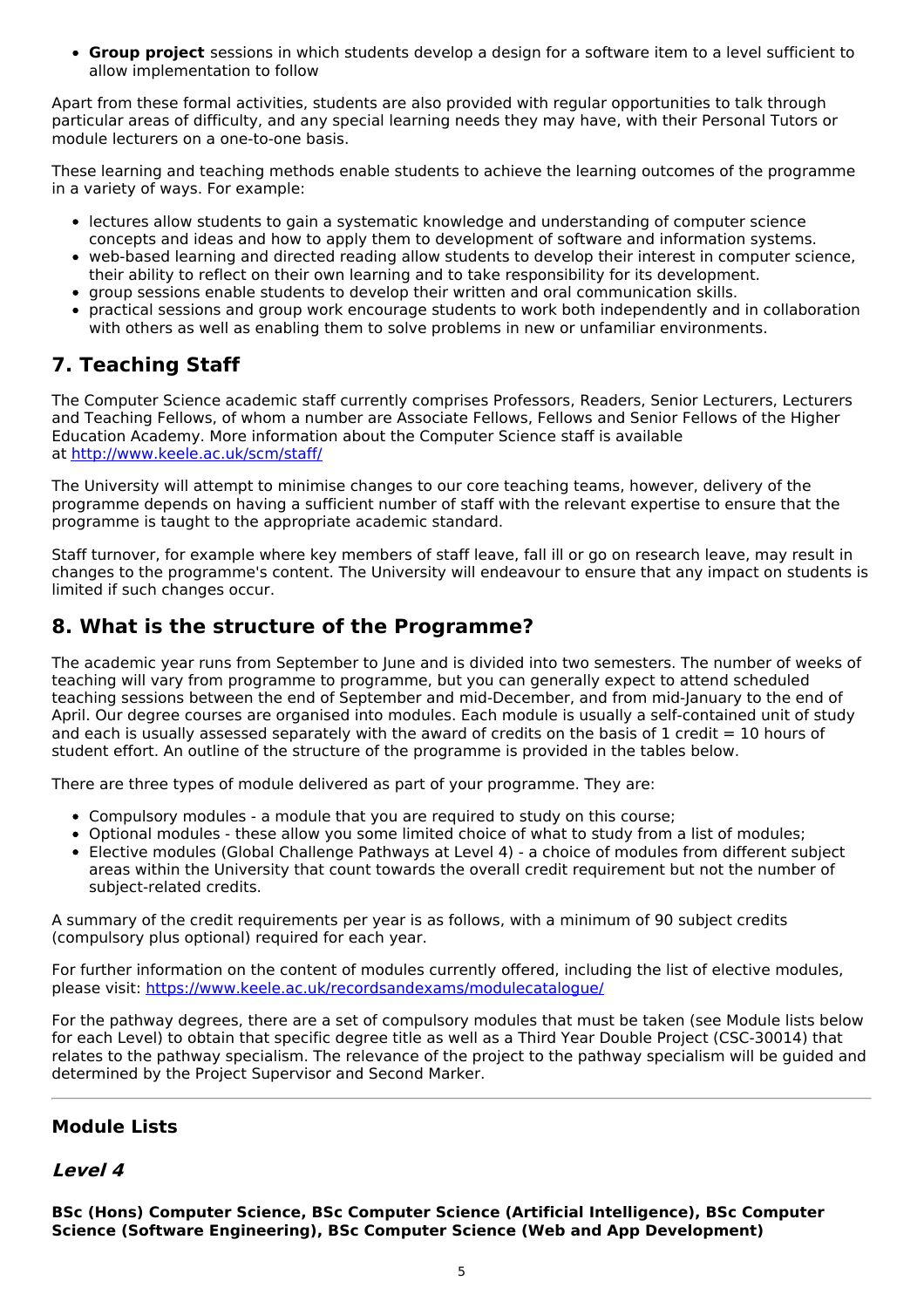| Year    |                   | <b>Optional</b> | <b>Electives</b> |     |     |
|---------|-------------------|-----------------|------------------|-----|-----|
|         | <b>Compulsory</b> | Min             | Max              | Min | Max |
| Level 4 | 90                | ∸ →             | 30               |     | ر 1 |

| <b>Compulsory modules</b>                          | <b>Module Code</b> | <b>Credits</b> | <b>Period</b> |
|----------------------------------------------------|--------------------|----------------|---------------|
| Programming I - Programming<br><b>Fundamentals</b> | CSC-10024          | 15             | Semester 1    |
| <b>Fundamentals of Computing</b>                   | CSC-10029          | 15             | Semester 1    |
| <b>Computer Animation and Multimedia</b>           | CSC-10026          | 15             | Semester 2    |
| <b>Natural Computation</b>                         | CSC-10035          | 15             | Semester 2    |
| Introduction to Interaction Design                 | CSC-10040          | 15             | Semester 2    |
| Communication, Confidence and<br>Competence        | CSC-10056          | 15             | Semester 2    |

| <b>Optional modules</b>  | <b>Module Code</b> | <b>Credits</b> | <b>Period</b> |
|--------------------------|--------------------|----------------|---------------|
| Cybercrime               | CSC-10025          | 15             | Semester 1    |
| Systems and Architecture | CSC-10033          | 15             | Semester 1    |

## **BSc (Hons) Computer Science (Games)**

| Year    | <b>Compulsory</b> | <b>Optional</b> |     | <b>Electives</b> |     |
|---------|-------------------|-----------------|-----|------------------|-----|
|         |                   | Min             | Max | Min              | Max |
| Level 4 | 105               | ν               | כ ב |                  | Тp  |

| <b>Compulsory modules</b>                | <b>Module Code</b> | <b>Credits</b> | <b>Period</b> |
|------------------------------------------|--------------------|----------------|---------------|
| Programming I - Programming Fundamentals | CSC-10024          | 15             | Semester 1    |
| <b>Fundamentals of Computing</b>         | CSC-10029          | 15             | Semester 1    |
| <b>Computer Animation and Multimedia</b> | CSC-10026          | 15             | Semester 2    |
| Communication, Confidence and Competence | CSC-10056          | 15             | Semester 2    |
| <b>Natural Computation</b>               | CSC-10035          | 15             | Semester 2    |
| Introduction to Interaction Design       | CSC-10040          | 15             | Semester 2    |
| Systems and Architecture                 | CSC-10033          | 15             | Semester 1    |
| <b>Optional modules</b>                  | <b>Module Code</b> | <b>Credits</b> | <b>Period</b> |
| Cybercrime                               | CSC-10025          | 15             | Semester 1    |

# **BSc (Hons) Computer Science (Cyber Security)**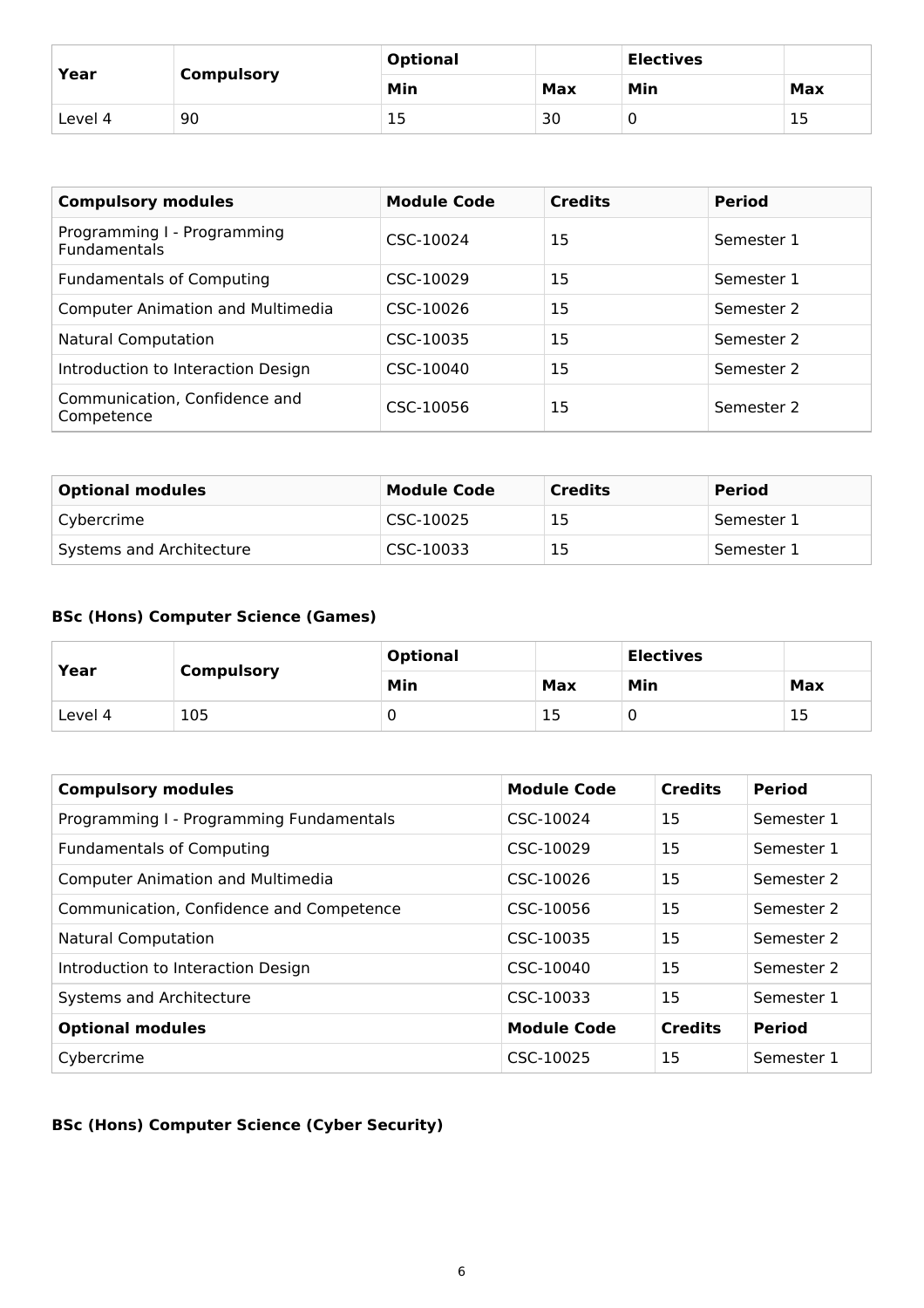| Year    | <b>Compulsory</b> | <b>Optional</b> |     | <b>Electives</b> |     |
|---------|-------------------|-----------------|-----|------------------|-----|
|         |                   | Min             | Max | Min              | Max |
| Level 4 | 105               |                 | Τp  |                  | 15  |

| <b>Compulsory modules</b>                | <b>Module Code</b> | <b>Credits</b> | <b>Period</b> |
|------------------------------------------|--------------------|----------------|---------------|
| Programming I - Programming Fundamentals | CSC-10024          | 15             | Semester 1    |
| <b>Fundamentals of Computing</b>         | CSC-10029          | 15             | Semester 1    |
| <b>Computer Animation and Multimedia</b> | CSC-10026          | 15             | Semester 2    |
| Communication, Confidence and Competence | CSC-10056          | 15             | Semester 2    |
| <b>Natural Computation</b>               | CSC-10035          | 15             | Semester 2    |
| Introduction to Interaction Design       | CSC-10040          | 15             | Semester 2    |
| Cybercrime                               | CSC-10025          | 15             | Semester 1    |
| <b>Optional modules</b>                  | <b>Module Code</b> | <b>Credits</b> | <b>Period</b> |
| Systems and Architecture                 | CSC-10033          | 15             | Semester 1    |

## **Additional optional modules: English for Academic Purposes**

Students who are required to take an English for Academic Purposes (EAP) module as a result of their language competency test result will be required to pick this as their first option choice. NB: students can take an EAP module only with the approval of the English Language Programme Director and are not able to take any other Language module in the same academic year.

## **Global Challenge Pathways (GCPs) - Level 4 (year 1) students only**

Students at Level 4 in 2022/23 have the option of taking a Global Challenge Pathway, which includes one 15 credit module in each year of the degree. Global Challenge Pathways offer students the chance to fulfil an exciting, engaging route of interdisciplinary study. Choosing a pathway, students will be presented with a global issue or 'challenge' which directly relates to societal issues, needs and debates. They will be invited to take part in academic and external facing projects which address these issues, within an interdisciplinary community of students and staff. Students completing a Global Challenge Pathway will receive recognition on their degree certificate.

| <b>Digital</b><br><b>Futures</b>                    | The Digital Futures pathway offers you the opportunity to become an active contributor to<br>current debates, cutting-edge research, and projects with external partners, addressing<br>both the exciting potential and the challenges of disruptive digital transformation across<br>all spheres of life.<br>Part of a diverse and interdisciplinary pathway community, you will engage in exciting, |
|-----------------------------------------------------|-------------------------------------------------------------------------------------------------------------------------------------------------------------------------------------------------------------------------------------------------------------------------------------------------------------------------------------------------------------------------------------------------------|
|                                                     | impactful collaborative project work in innovative formats. Engaged in real-world<br>scenarios, you will use digital technology and creativity to promote inclusive, empowering,<br>and sustainable change at local and global levels.                                                                                                                                                                |
|                                                     | Module: A digital life: challenges and opportunities (GCP-10005)                                                                                                                                                                                                                                                                                                                                      |
| <b>Climate</b><br>Change &<br><b>Sustainability</b> | Through the Climate Change & Sustainability pathway you will develop the skills,<br>understanding and drive to become agents of change to tackle climate change and wider<br>sustainability challenges.                                                                                                                                                                                               |
|                                                     | You will work with international partners to explore climate change and sustainability in<br>different international contexts; lead your own projects to drive real change in your<br>communities; and be part of educating others to help achieve a more sustainable future.                                                                                                                         |
|                                                     | Module: Climate Change & Sustainable Futures: Global Perspectives (GCP-<br>10009)                                                                                                                                                                                                                                                                                                                     |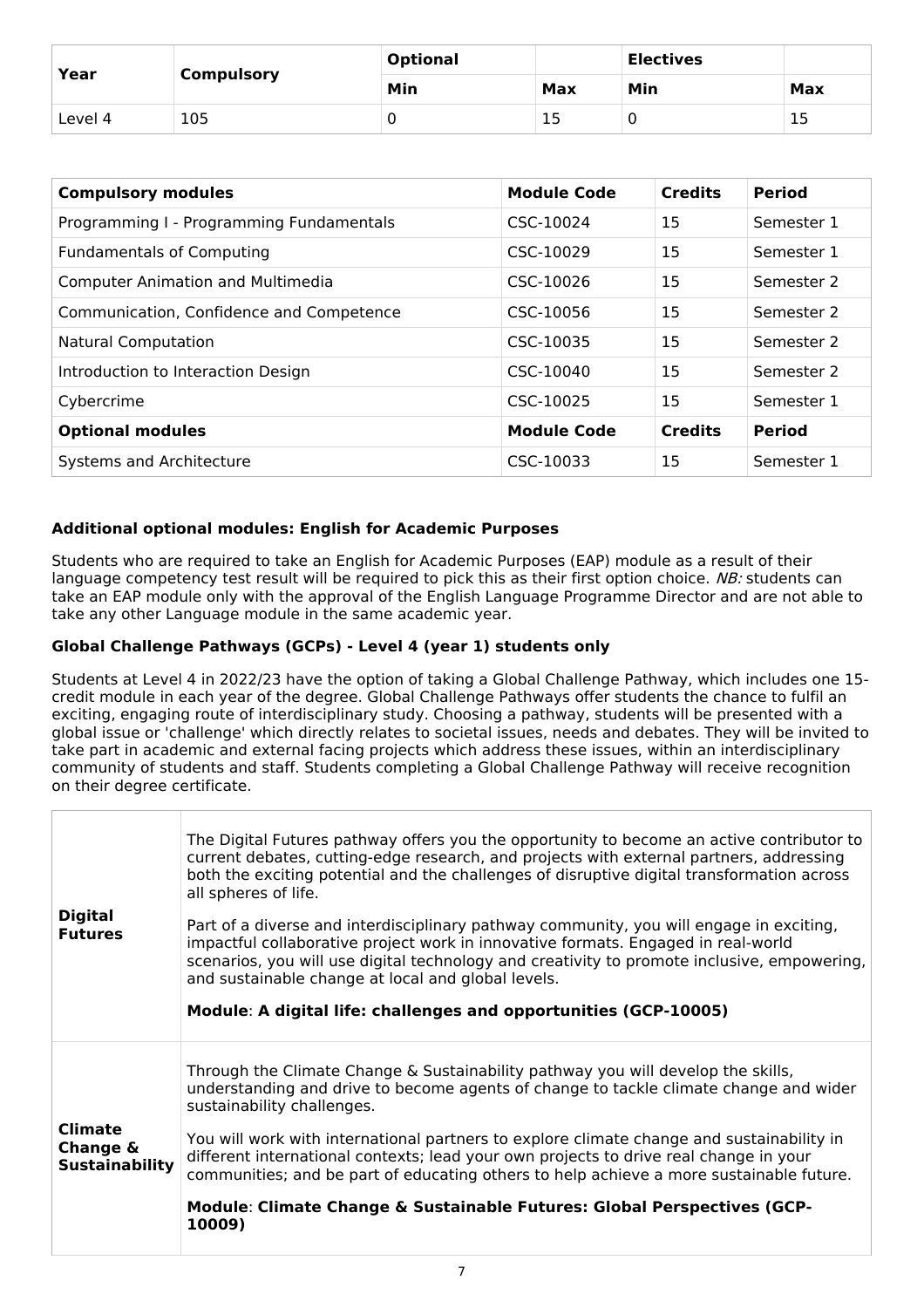| <b>Social Justice</b>                                   | Students on this pathway will embark on a reflective journey drawing upon decolonising,<br>feminist, and ethical perspectives on social justice, forging transformative outputs as<br>agents of change.<br>You will enter a dialogue with local, national, and international partners from Universities,<br>NGOs, International Human Rights Committees. You will engage with key societal<br>challenges, for example Covid 19 as a social crisis with impact on gender and racial<br>identities. The pathway will allow you to monitor and critically evaluate policies and<br>human rights treaties, and produce and disseminate digitally fluent, international and<br>sustainable project findings.<br>Module: Reflections on Social Injustices, Past and Present (GCP-10003)                                                                                                                                                                                                                                                                                                                              |
|---------------------------------------------------------|----------------------------------------------------------------------------------------------------------------------------------------------------------------------------------------------------------------------------------------------------------------------------------------------------------------------------------------------------------------------------------------------------------------------------------------------------------------------------------------------------------------------------------------------------------------------------------------------------------------------------------------------------------------------------------------------------------------------------------------------------------------------------------------------------------------------------------------------------------------------------------------------------------------------------------------------------------------------------------------------------------------------------------------------------------------------------------------------------------------|
| <b>Enterprise &amp;</b><br>the Future of<br>Work        | If we are to achieve the promise of Sustainable Development Goals, solve the climate<br>crisis and take advantage of the changes that the digital revolution provide, we need to<br>understand the power of enterprise and prepare for future contexts of work, creativity and<br>disruption.<br>Supporting you to be part of future-facing solutions, this pathway will give you the ability<br>to make judgements on the utilisation of resources, labour and capital. It will support you<br>in developing creative, original thinking, allowing you to collaborate on projects that<br>persuade and effect change, setting you up to thrive in future environments of work and<br>innovation.<br>Module: Enterprise and the Future of Work 1 (GCP-10007)                                                                                                                                                                                                                                                                                                                                                   |
| <b>Global Health</b><br><b>Challenges</b>               | By taking the global health challenge pathway you will develop solutions to improve the<br>health and quality of life for particular people and communities, engaging with these<br>groups to co-design interventions.<br>This pathway will provide you with skills that go beyond a focus on health and will allow<br>you to develop your ability to work in a team and lead change in society. The knowledge,<br>skills and work experience will complement your core degree and enhance your career<br>opportunities and graduate aspirations.<br>Module: Key concepts and challenges in global health (GCP-10001)                                                                                                                                                                                                                                                                                                                                                                                                                                                                                          |
| Languages &<br><b>Intercultural</b><br><b>Awareness</b> | By choosing modules from this pathway, will develop a practical knowledge of a specific<br>language, allowing you to graduate with an enhanced degree title, or develop skills to<br>teach English as a Foreign Language. You will meet and communicate with speakers<br>different linguistic and cultural communities, ranging from students at partner universities<br>in Japan and China, to refugees in Hanley, and develop an understanding of how<br>languages and cultures interact.<br>This pathway explores the power of language as a force both for breaking down and<br>building cultural and political barriers - words can be weapons as well as bridges. You will<br>examine how language is used, examine linguistic choices and how these impact on<br>intercultural understanding. Throughout the pathway we also examine the practice of<br>communication across cultural contexts, exploring cultural differences such as the<br>language of ethnicity and gender.<br>Modules: you will be able to select from either a Modern Language of your<br>choice OR Certificate in TESOL Level 1. |

# **Level 5**

## **BSc (Hons) Computer Science (including all pathways)**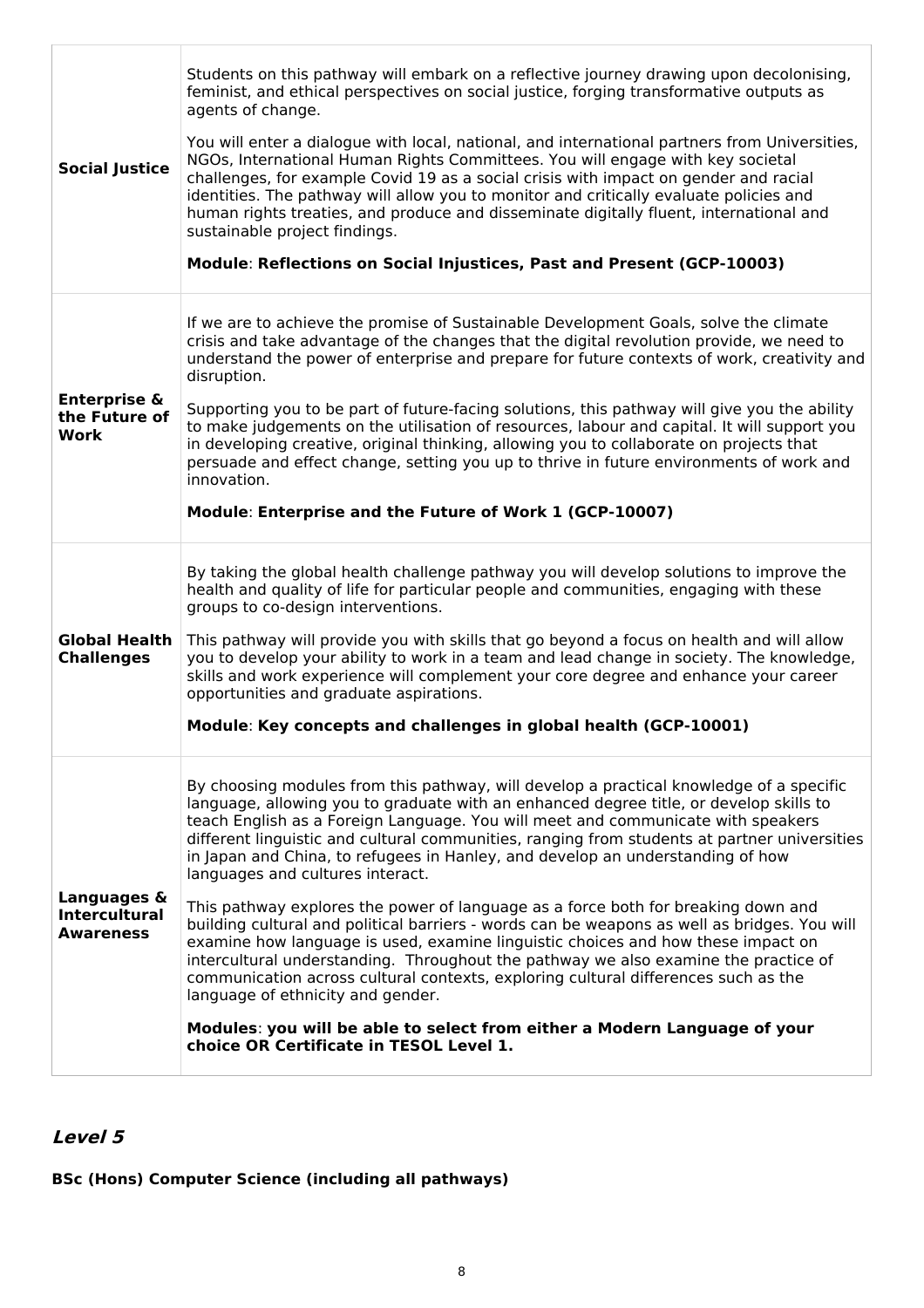| Year    | <b>Compulsory</b> | <b>Optional</b> |     | <b>Electives</b> |     |
|---------|-------------------|-----------------|-----|------------------|-----|
|         |                   | Min             | Max | Min              | Max |
| Level 5 | 105               | ີ               | 15  |                  | 15  |

| <b>Compulsory modules</b>                          | <b>Module Code</b> | <b>Credits</b> | <b>Period</b> |
|----------------------------------------------------|--------------------|----------------|---------------|
| Web Technologies                                   | CSC-20021          | 15             | Semester 1    |
| Programming II - Data Structures and<br>Algorithms | CSC-20037          | 15             | Semester 1    |
| <b>Mobile Application Development</b>              | CSC-20038          | 15             | Semester 1    |
| Computational and Artificial Intelligence I        | CSC-20043          | 15             | Semester 1    |
| Database Systems                                   | CSC-20002          | 15             | Semester 2    |
| <b>Advanced Programming Practices</b>              | CSC-20004          | 15             | Semester 2    |
| Software Engineering                               | CSC-20041          | 15             | Semester 2    |

| <b>Optional modules</b>                       | <b>Module Code</b> | <b>Credits</b> | <b>Period</b> |
|-----------------------------------------------|--------------------|----------------|---------------|
| Digital Forensics                             | CHE-20042          | 15             | Semester 2    |
| Individual Study Topic in Computer<br>Science | CSC-20047          | 15             | Semester 2    |

# **Level 6**

## **BSc (Hons) Computer Science**

| Year    | <b>Compulsory</b> | <b>Optional</b> |     | <b>Electives</b> |     |
|---------|-------------------|-----------------|-----|------------------|-----|
|         |                   | Min             | Max | Min              | Max |
| Level 6 | 30                | 75              | 90  |                  | 15  |

| <b>Compulsory modules</b>       | <b>Module Code</b> | <b>Credits</b> | <b>Period</b> |
|---------------------------------|--------------------|----------------|---------------|
| Third Year Double Project - ISP | CSC-30014          | 30             | Semester 1-2  |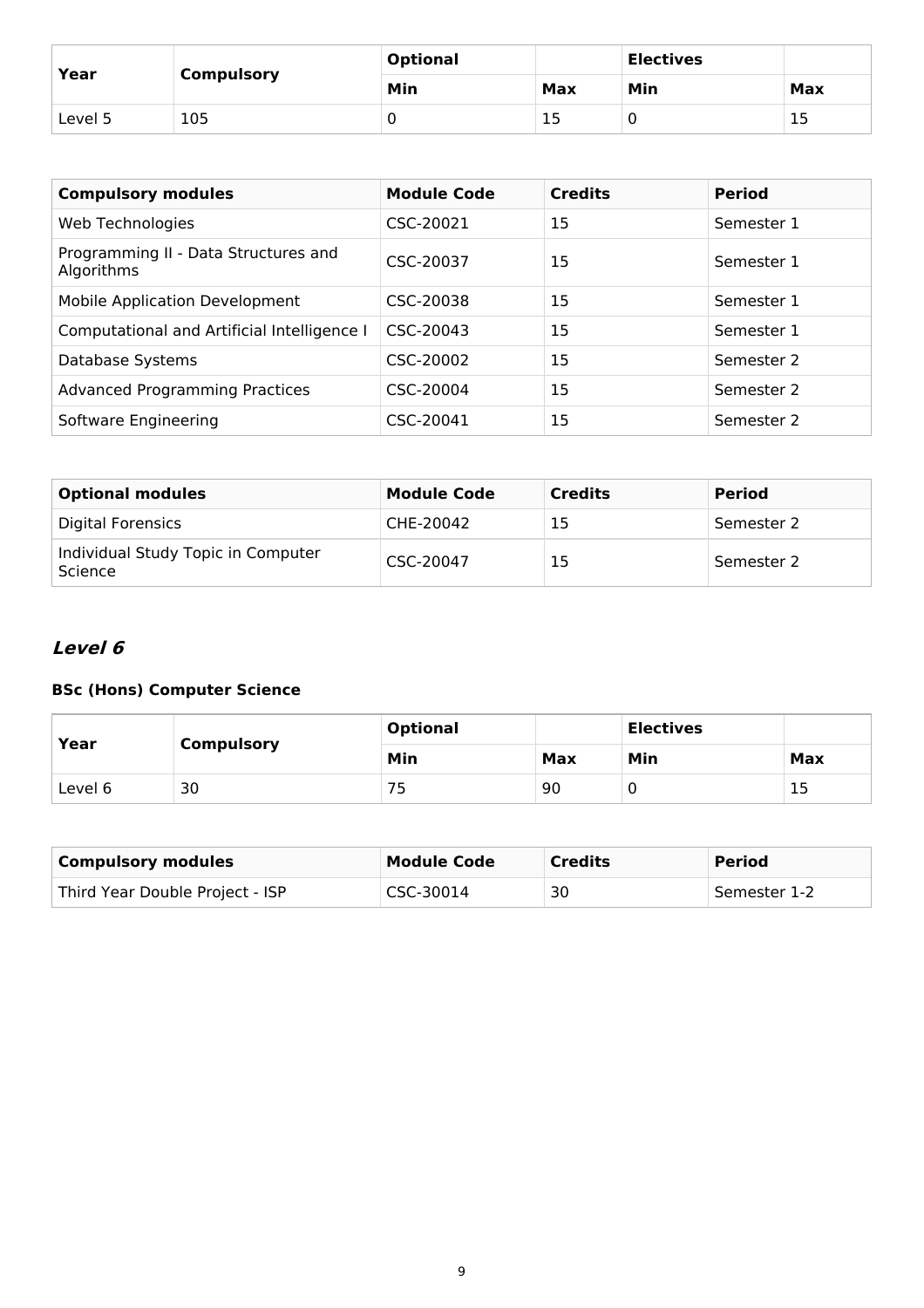| <b>Optional modules</b>                      | <b>Module Code</b> | <b>Credits</b> | <b>Period</b> |
|----------------------------------------------|--------------------|----------------|---------------|
| Software Engineering Project<br>Management   | CSC-30016          | 15             | Semester 1    |
| <b>Games Computing</b>                       | CSC-30019          | 15             | Semester 1    |
| <b>Bioinformatics</b>                        | CSC-30022          | 15             | Semester 1    |
| <b>Advanced Information Systems</b>          | CSY-30001          | 15             | Semester 1    |
| Computing in Education                       | CSC-30021          | 30             | Semester 1-2  |
| <b>Advanced Databases and Applications</b>   | CSC-30002          | 15             | Semester 2    |
| <b>Communications and Networks</b>           | CSC-30012          | 15             | Semester 2    |
| Advanced Web Technologies                    | CSC-30025          | 15             | Semester 2    |
| Computational and Artificial Intelligence II | CSC-30027          | 15             | Semester 2    |

## CSC-30021: see the section on Additional Costs

## **BSc (Hons) Computer Science (Artificial Intelligence)**

| Year    | <b>Compulsory</b> | <b>Optional</b> |     | <b>Electives</b> |     |
|---------|-------------------|-----------------|-----|------------------|-----|
|         |                   | Min             | Max | Min              | Max |
| Level 6 | 45                | 75              | 75  |                  |     |

| <b>Compulsory modules</b>                    | <b>Module Code</b> | <b>Credits</b> | <b>Period</b> |
|----------------------------------------------|--------------------|----------------|---------------|
| Third Year Double Project - ISP              | CSC-30014          | 30             | Semester 1-2  |
| Computational and Artificial Intelligence II | CSC-30027          | 15             | Semester 2    |
| <b>Optional modules</b>                      | <b>Module Code</b> | <b>Credits</b> | <b>Period</b> |
| Software Engineering Project Management      | CSC-30016          | 15             | Semester 1    |
| <b>Games Computing</b>                       | CSC-30019          | 15             | Semester 1    |
| <b>Bioinformatics</b>                        | CSC-30022          | 15             | Semester 1    |
| <b>Advanced Information Systems</b>          | CSY-30001          | 15             | Semester 1    |
| Computing in Education                       | CSC-30021          | 30             | Semester 1-2  |
| Advanced Databases and Applications          | CSC-30002          | 15             | Semester 2    |
| <b>Communications and Networks</b>           | CSC-30012          | 15             | Semester 2    |
| Advanced Web Technologies                    | CSC-30025          | 15             | Semester 2    |

# **BSc (Hons) Computer Science (Games)**

| Year    | <b>Compulsory</b> | <b>Optional</b> | <b>Electives</b> |     |     |
|---------|-------------------|-----------------|------------------|-----|-----|
|         |                   | Min             | Max              | Min | Max |
| Level 6 | 45                |                 | ٮ                |     |     |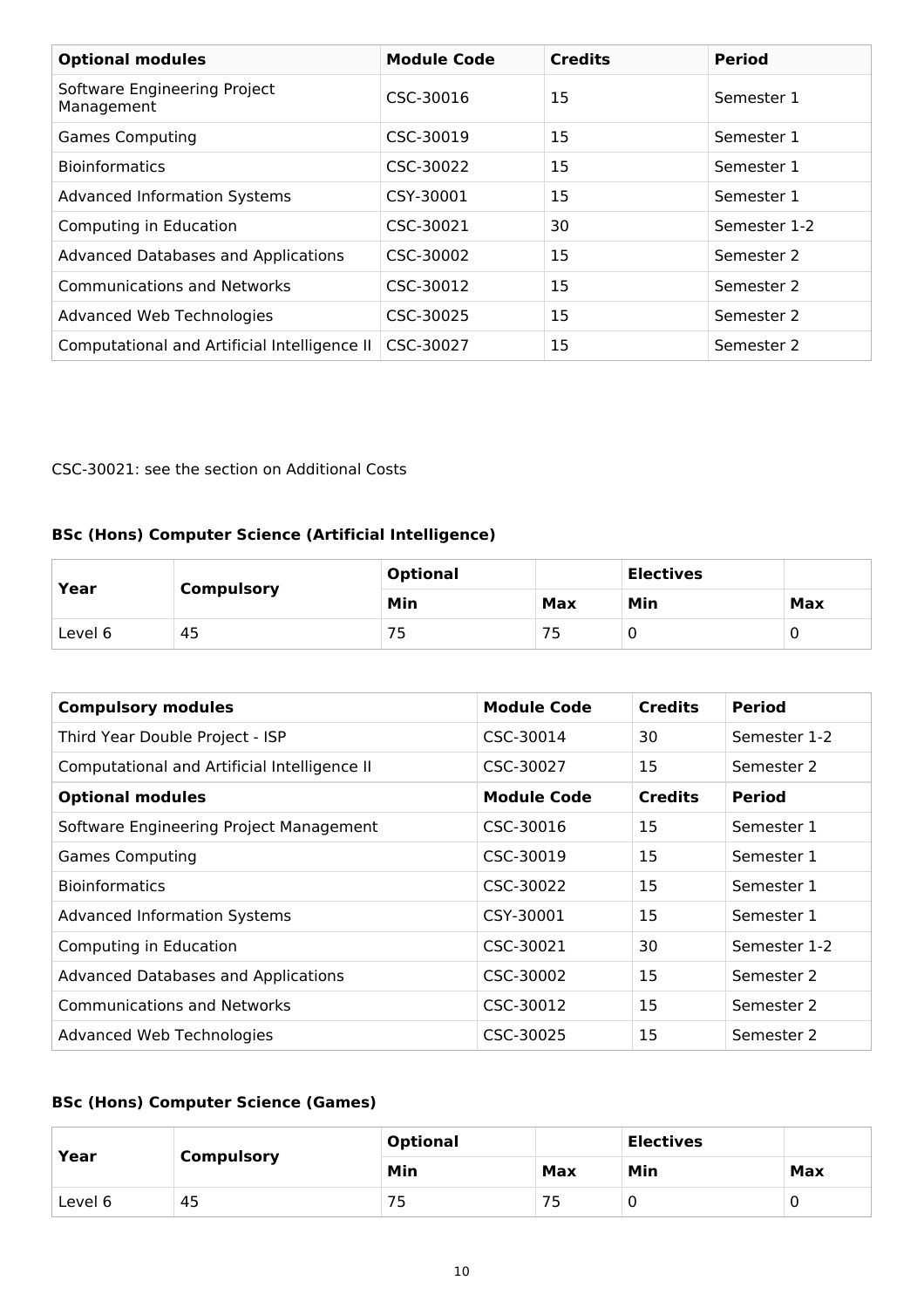| <b>Compulsory modules</b>                    | <b>Module Code</b> | <b>Credits</b> | <b>Period</b> |
|----------------------------------------------|--------------------|----------------|---------------|
| Third Year Double Project - ISP              | CSC-30014          | 30             | Semester 1-2  |
| <b>Games Computing</b>                       | CSC-30019          | 15             | Semester 1    |
| <b>Optional modules</b>                      | <b>Module Code</b> | <b>Credits</b> | <b>Period</b> |
| Software Engineering Project Management      | CSC-30016          | 15             | Semester 1    |
| <b>Bioinformatics</b>                        | CSC-30022          | 15             | Semester 1    |
| <b>Advanced Information Systems</b>          | CSY-30001          | 15             | Semester 1    |
| Computing in Education                       | CSC-30021          | 30             | Semester 1-2  |
| Advanced Databases and Applications          | CSC-30002          | 15             | Semester 2    |
| <b>Communications and Networks</b>           | CSC-30012          | 15             | Semester 2    |
| Advanced Web Technologies                    | CSC-30025          | 15             | Semester 2    |
| Computational and Artificial Intelligence II | CSC-30027          | 15             | Semester 2    |

# **BSc (Hons) Computer Science (Software Engineering)**

| Year    |                   | <b>Optional</b> |           | <b>Electives</b> |     |
|---------|-------------------|-----------------|-----------|------------------|-----|
|         | <b>Compulsory</b> | Min             | Max       | Min              | Max |
| Level 6 | 45                | כ י             | 75<br>כ י |                  |     |

| <b>Compulsory modules</b>                    | <b>Module Code</b> | <b>Credits</b> | <b>Period</b> |
|----------------------------------------------|--------------------|----------------|---------------|
| Third Year Double Project - ISP              | CSC-30014          | 30             | Semester 1-2  |
| Software Engineering Project Management      | CSC-30016          | 15             | Semester 1    |
| <b>Optional modules</b>                      | <b>Module Code</b> | <b>Credits</b> | <b>Period</b> |
| <b>Bioinformatics</b>                        | CSC-30022          | 15             | Semester 1    |
| <b>Advanced Information Systems</b>          | CSY-30001          | 15             | Semester 1    |
| Computing in Education                       | CSC-30021          | 30             | Semester 1-2  |
| Advanced Databases and Applications          | CSC-30002          | 15             | Semester 2    |
| <b>Communications and Networks</b>           | CSC-30012          | 15             | Semester 2    |
| Advanced Web Technologies                    | CSC-30025          | 15             | Semester 2    |
| Computational and Artificial Intelligence II | CSC-30027          | 15             | Semester 2    |
| <b>Games Computing</b>                       | CSC-30019          | 15             | Semester 1    |

## **BSc (Hons) Computer Science (Web and App Development)**

| Year    | <b>Compulsory</b> | <b>Optional</b> |     | <b>Electives</b> |     |
|---------|-------------------|-----------------|-----|------------------|-----|
|         |                   | Min             | Max | Min              | Max |
| Level 6 | 45                |                 | 75  |                  | U   |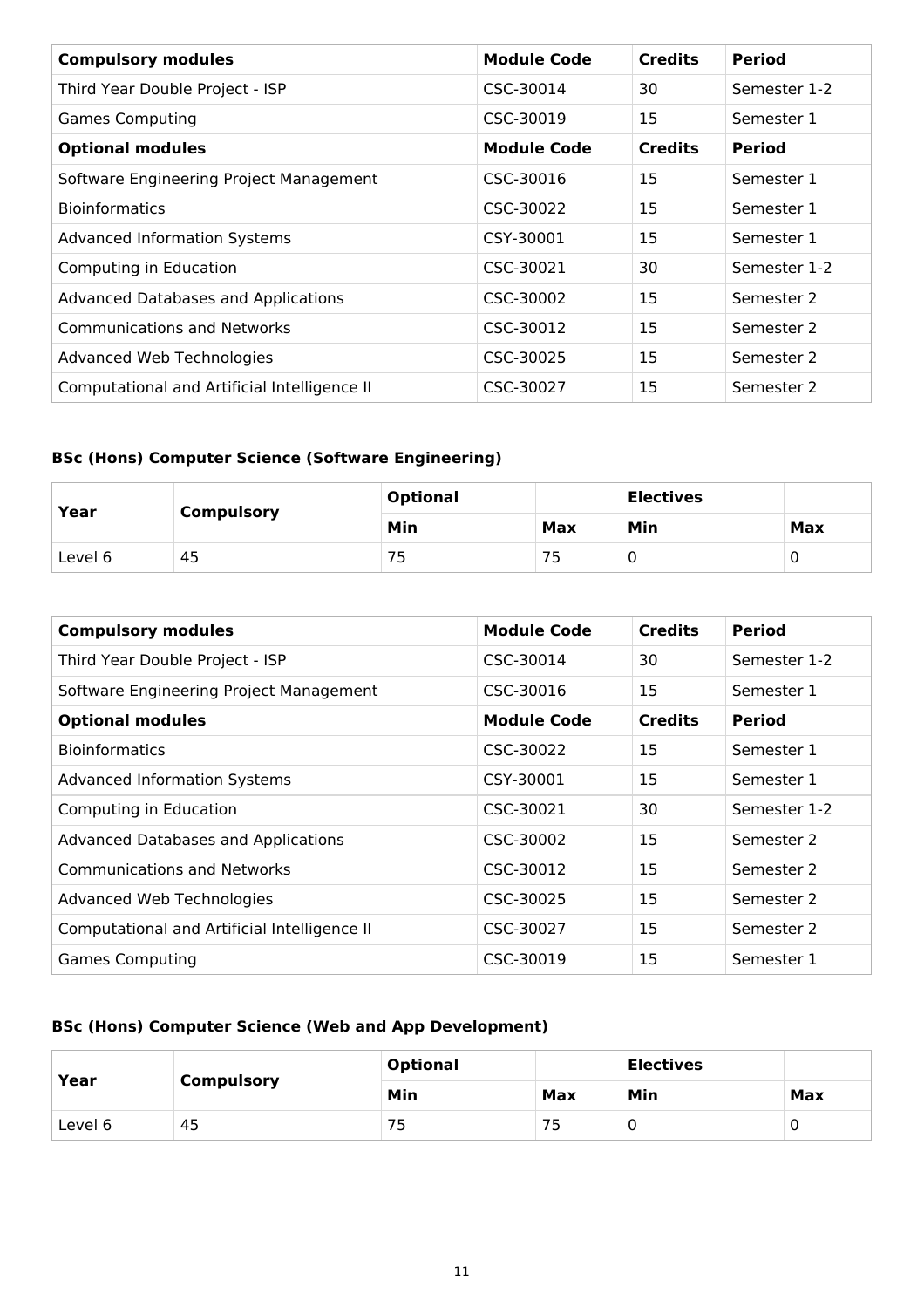| <b>Compulsory modules</b>                    | <b>Module Code</b> | <b>Credits</b> | <b>Period</b> |
|----------------------------------------------|--------------------|----------------|---------------|
| Third Year Double Project - ISP              | CSC-30014          | 30             | Semester 1-2  |
| Advanced Web Technologies                    | CSC-30025          | 15             | Semester 2    |
| <b>Optional modules</b>                      | <b>Module Code</b> | <b>Credits</b> | <b>Period</b> |
| <b>Bioinformatics</b>                        | CSC-30022          | 15             | Semester 1    |
| <b>Advanced Information Systems</b>          | CSY-30001          | 15             | Semester 1    |
| Computing in Education                       | CSC-30021          | 30             | Semester 1-2  |
| Advanced Databases and Applications          | CSC-30002          | 15             | Semester 2    |
| <b>Communications and Networks</b>           | CSC-30012          | 15             | Semester 2    |
| Computational and Artificial Intelligence II | CSC-30027          | 15             | Semester 2    |
| <b>Games Computing</b>                       | CSC-30019          | 15             | Semester 1    |
| Software Engineering Project Management      | CSC-30016          | 15             | Semester 1    |

# **BSc (Hons) Computer Science (Cyber Security)**

| Year    | <b>Compulsory</b> | <b>Optional</b> |     | <b>Electives</b> |     |
|---------|-------------------|-----------------|-----|------------------|-----|
|         |                   | Min             | Max | Min              | Max |
| Level 6 | 45                | ـ -             | ັ   |                  | υ   |

| <b>Compulsory modules</b>                    | <b>Module Code</b> | <b>Credits</b> | <b>Period</b> |
|----------------------------------------------|--------------------|----------------|---------------|
| Third Year Double Project - ISP              | CSC-30014          | 30             | Semester 1-2  |
| <b>Cyber Security</b>                        | CSC-30057          | 15             | Semester 1    |
| <b>Optional modules</b>                      | <b>Module Code</b> | <b>Credits</b> | <b>Period</b> |
| <b>Bioinformatics</b>                        | CSC-30022          | 15             | Semester 1    |
| <b>Advanced Information Systems</b>          | CSY-30001          | 15             | Semester 1    |
| Computing in Education                       | CSC-30021          | 30             | Semester 1-2  |
| Advanced Databases and Applications          | CSC-30002          | 15             | Semester 2    |
| <b>Communications and Networks</b>           | CSC-30012          | 15             | Semester 2    |
| Advanced Web Technologies                    | CSC-30025          | 15             | Semester 2    |
| Computational and Artificial Intelligence II | CSC-30027          | 15             | Semester 2    |
| <b>Games Computing</b>                       | CSC-30019          | 15             | Semester 1    |
| Software Engineering Project Management      | CSC-30016          | 15             | Semester 1    |

# **9. Final and intermediate awards**

Credits required for each level of academic award are as follows: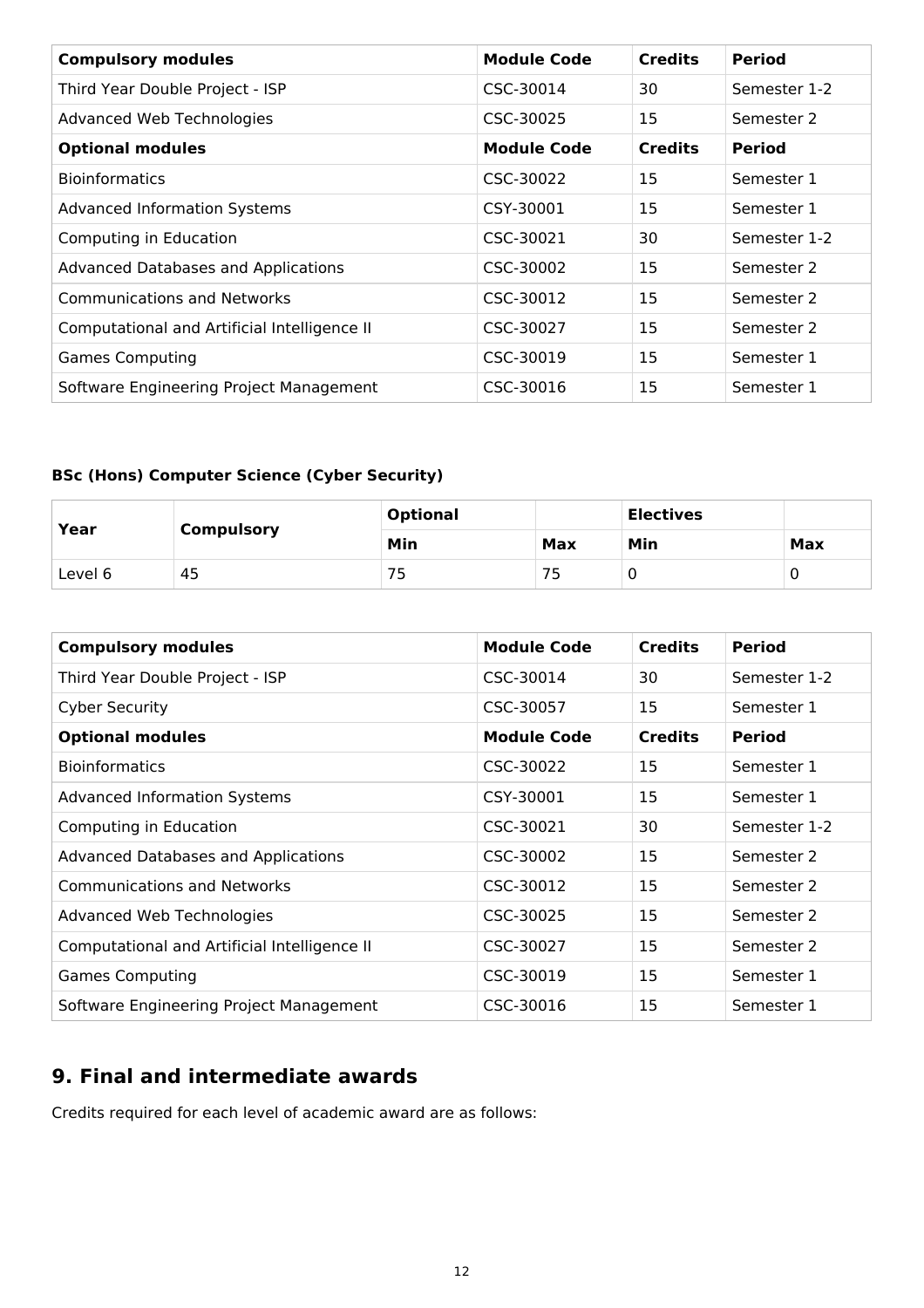| <b>Honours</b><br><b>Degree</b>                     | 360<br><i>credits</i> | You will require at least 120 credits at levels 4, 5 and 6<br>You must accumulate at least 270 credits in your main subject (out of 360 credits<br>overall), with at least 90 credits in each of the three years of study*, to graduate<br>with a named single honours degree in this subject.<br>*An exemption applies for students transferring from a Combined Honours<br>programme - see point 3.4 here: https://www.keele.ac.uk/regulations/regulationc3/ |
|-----------------------------------------------------|-----------------------|----------------------------------------------------------------------------------------------------------------------------------------------------------------------------------------------------------------------------------------------------------------------------------------------------------------------------------------------------------------------------------------------------------------------------------------------------------------|
| Diploma in<br>Higher<br><b>Education</b>            | 240<br>credits        | You will require at least 120 credits at level 4 or higher and at least 120 credits at<br>level 5 or higher                                                                                                                                                                                                                                                                                                                                                    |
| <b>Certificate</b><br>in Higher<br><b>Education</b> | 120<br>credits        | You will require at least 120 credits at level 4 or higher                                                                                                                                                                                                                                                                                                                                                                                                     |

**International Year option:** in addition to the above students must pass a module covering the international year in order to graduate with a named degree including the 'international year' wording. Students who do not complete, or fail the international year, will be transferred to the three-year version of the programme.

**Work Placement Year option:** in addition to the above students must pass a non-credit bearing module covering the work placement year in order to graduate with a named degree including the 'with Work Placement Year' wording. Students who do not complete, or fail the work placement year, will be transferred to the three-year version of the programme.

# **10. How is the Programme Assessed?**

The wide variety of assessment methods used on this programme at Keele reflects the broad range of knowledge and skills that are developed as you progress through the degree programme. Teaching staff pay particular attention to specifying clear assessment criteria and providing timely, regular and constructive feedback that helps to clarify things you did not understand and helps you to improve your performance. The following list is representative of the variety of assessment methods used on your programme:

- **Unseen examinations** in different formats test a student's knowledge and understanding of computer science topics. Such examinations are of two hours in length and contain compulsory and possibly also optional questions.
- **Class tests** are taken during the course of a module, usually in a lecture slot. They are intended to assess a student's current understanding and subject knowledge in that module in a structured and focused manner. Some taught compulsory modules may have class tests as part of the assessment profile.
- **Coursework** normally consists of assignments designed to assess student's knowledge and understanding of the module material. Some of these assignments may be computer based; others take the form of individual reports, essays or group projects.
- **Short reports**: for which students are required to write up their own account of small group studies and discussions on particular topics.
- **Tutorial** Participation, whereby students may be asked to make contributions based on the subject material, either orally or as a written solution, sometimes in consultation with their peers.
- **Dissertations** are formal reports of work carried out by students undertaking a project. Projects involve the integration and application of theoretical knowledge and problem-solving skills to an identified programming need and/or research problem within the discipline. Dissertations describe product and process in extended detail.
- **Oral presentations** and reports assess a student's ability to communicate their knowledge and understanding, both visually and orally, to both general and academic audiences.

Marks are awarded for summative assessments designed to assess your achievement of learning outcomes. You will also be assessed formatively to enable you to monitor your own progress and to assist staff in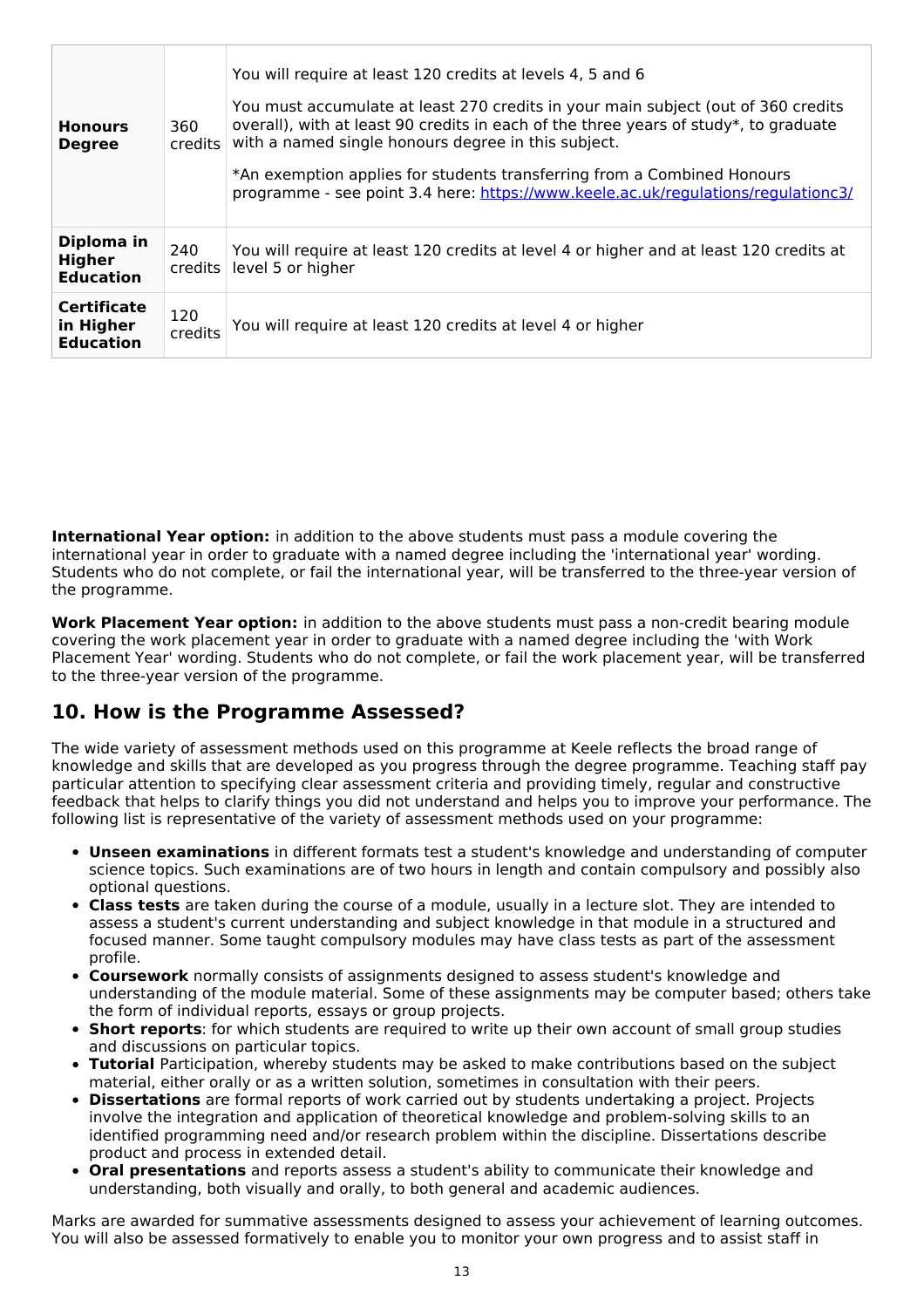identifying and addressing any specific learning needs. Feedback, including guidance on how you can improve the quality of your work, is also provided on all summative assessments within three working weeks of submission, unless there are compelling circumstances that make this impossible, and more informally in the course of tutorial and seminar discussions.

# **11. Contact Time and Expected Workload**

This contact time measure is intended to provide you with an indication of the type of activity you are likely to undertake during this programme. The data is compiled based on module choices and learning patterns of students on similar programmes in previous years. Every effort is made to ensure this data is a realistic representation of what you are likely to experience, but changes to programmes, teaching methods and assessment methods mean this data is representative and not specific.

Undergraduate courses at Keele contain an element of module choice; therefore, individual students will experience a different mix of contact time and assessment types dependent upon their own individual choice of modules. The figures below are an example of activities that a student may expect on your chosen course by year stage of study. Contact time includes scheduled activities such as: lecture, seminar, tutorial, project supervision, demonstration, practical classes and labs, supervised time in labs/workshop, fieldwork and external visits. The figures are based on 1,200 hours of student effort each year for full-time students.

## **Activity**

|                     | <b>Scheduled learning and teaching</b><br>activities | <b>Guided independent</b><br><b>Study</b> | <b>Placements</b> |
|---------------------|------------------------------------------------------|-------------------------------------------|-------------------|
| Year 1 (Level<br>4) | 25%                                                  | 75%                                       | 0%                |
| Year 2 (Level<br>5) | 24%                                                  | 76%                                       | 0%                |
| Year 3 (Level<br>6) | 13%                                                  | 87%                                       | 0%                |

# **12. Accreditation**

The BSc (Hons) Computer Science, BSc (Hons) Computer Science with International Year, and BSc (Hons) Computer Science with Work Placement Year programmes are accredited by the Chartered Institute for IT (BCS).

# **13. University Regulations**

The University Regulations form the framework for learning, teaching and assessment and other aspects of the student experience. Further information about the University Regulations can be found at: <http://www.keele.ac.uk/student-agreement/>

If this programme has any exemptions, variations or additions to the University Regulations these will be detailed in an Annex at the end of this document titled 'Programme-specific regulations'.

# **14. Other Learning Opportunities**

## **Study abroad (semester)**

Students on the programme have the potential opportunity to spend a semester abroad in their second year studying at one of Keele's international partner universities.

Exactly which countries are available depends on the student's choice of degree subjects. An indicative list of countries is on the website (<http://www.keele.ac.uk/studyabroad/partneruniversities/>); however this does not guarantee the availability of study in a specific country as this is subject to the University's application process for studying abroad.

No additional tuition fees are payable for a single semester studying abroad but students do have to bear the costs of travelling to and from their destination university, accommodation, food and personal costs. Depending on the destination they are studying at additional costs may include visas, study permits, residence permits, and compulsory health checks. Students should expect the total costs of studying abroad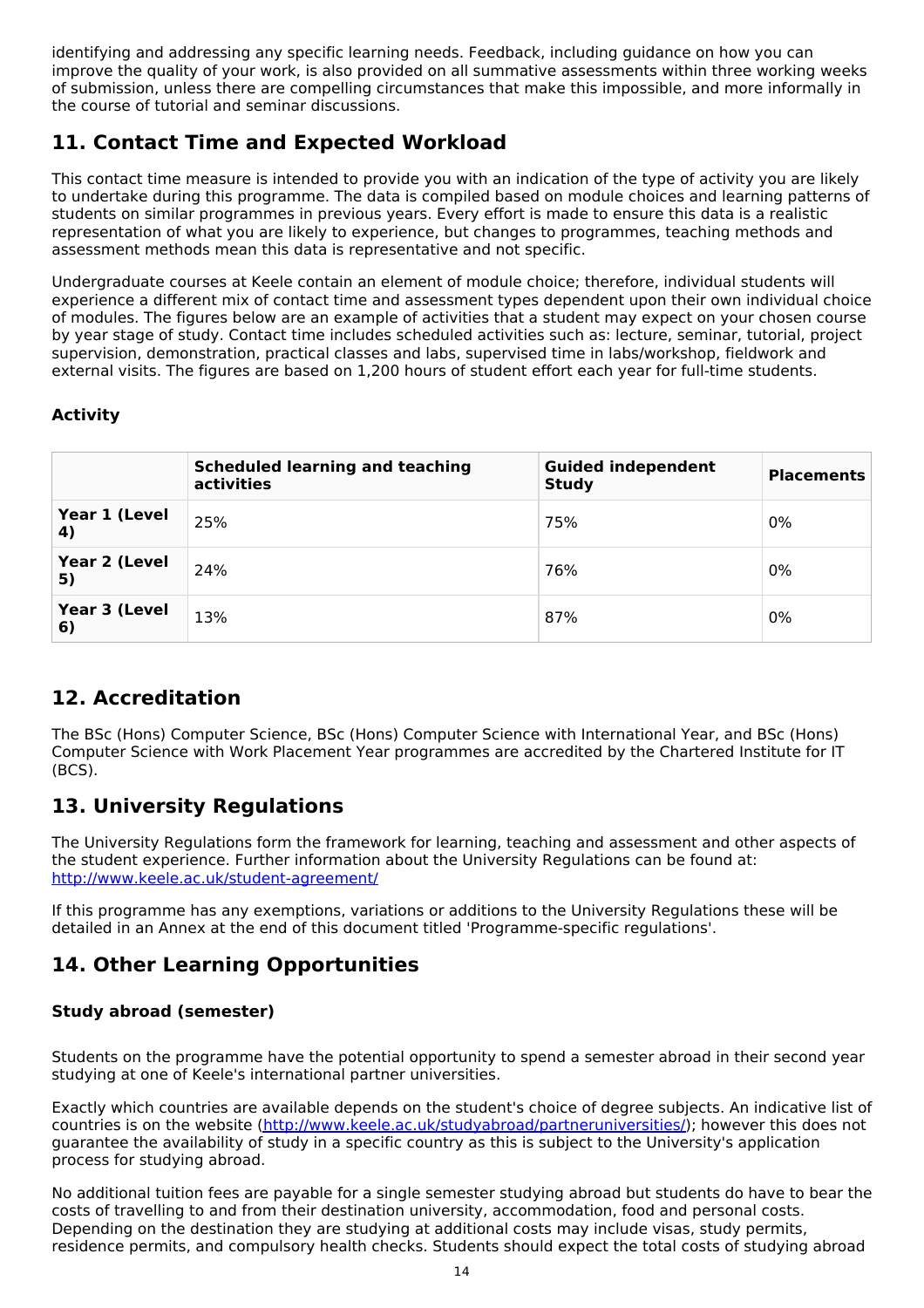to be greater than if they study in the UK, information is made available from the Global Education Team throughout the process, as costs will vary depending on destination.

Whilst students are studying abroad any Student Finance eligibility will continue, where applicable students may be eligible for specific travel or disability grants. Students who meet external eligibility criteria may be eligible for grants as part of this programme. Students studying outside of this programme may be eligible for income dependent bursaries at Keele. Students travel on a comprehensive Keele University insurance plan, for which there are currently no additional charges. Some governments and/or universities require additional compulsory health coverage plans; costs for this will be advised during the application process.

## **Study Abroad (International Year)**

A summary of the International Year, which is a potential option for students after completion of year 2 (Level 5), is provided in the Annex for the International Year.

### **Work Placement Year**

A summary of the Work Placement Year, which is a potential option for students after completion of year 2 (Level 5), is provided in the Annex for the Placement Year.

## **15. Additional Costs**

#### **Computer Science Programme Additional Costs**

Some travel costs may be incurred if an external project is undertaken in the third year. However, any such costs would be discussed with you before the project was selected. It would be possible for you to select an internal project that would not incur any additional costs.

Computing in Education is an optional third year (level 6) module which involves students spending one day a week supporting a teacher in a local school or college, over at least 16 weeks. Due to UK Home Office rules on student Tier 4 Visas this option is not available if a student has a student Tier 4 Visa to study in the UK. A DBS check will be required in order to take the module, and this currently costs £44. Travel will be required, depending on the location of the school or college you choose. The costs of both of these would be incurred by the student and cannot be reimbursed by the University. It is possible to select alternative modules, which do not incur any cost.

Students taking the BSc (Hons) Computer Science with Work Placement Year programme will be responsible for organising their own placement with the support of the module tutors. This allows students to choose when and where to carry out their work placement, taking into consideration the potential living and travel expenses incurred and the effect on other times available to earn money. Students are encouraged to consider the potential costs incurred in carrying out the work placements at the time of setting them up. Further guidance and support on these considerations is available from the module tutors.

For international students transferring onto the BSc (Hons) Computer Science with Work Placement Year programme there may be implications and additional costs incurred by this transfer relating to applying for a new student Visa from outside of the UK before the transfer takes place.

These costs have been forecast by the University as accurately as possible but may be subject to change as a result of factors outside of our control (for example, increase in costs for external services). Forecast costs are reviewed on an annual basis to ensure they remain representative. Where additional costs are in direct control of the University we will ensure increases do not exceed 5%.

As to be expected there will be additional costs for inter-library loans and potential overdue library fines, print and graduation. We do not anticipate any further costs for this programme.

## **16. Annex - International Year**

#### **Computer Science with International Year**

#### **International Year Programme**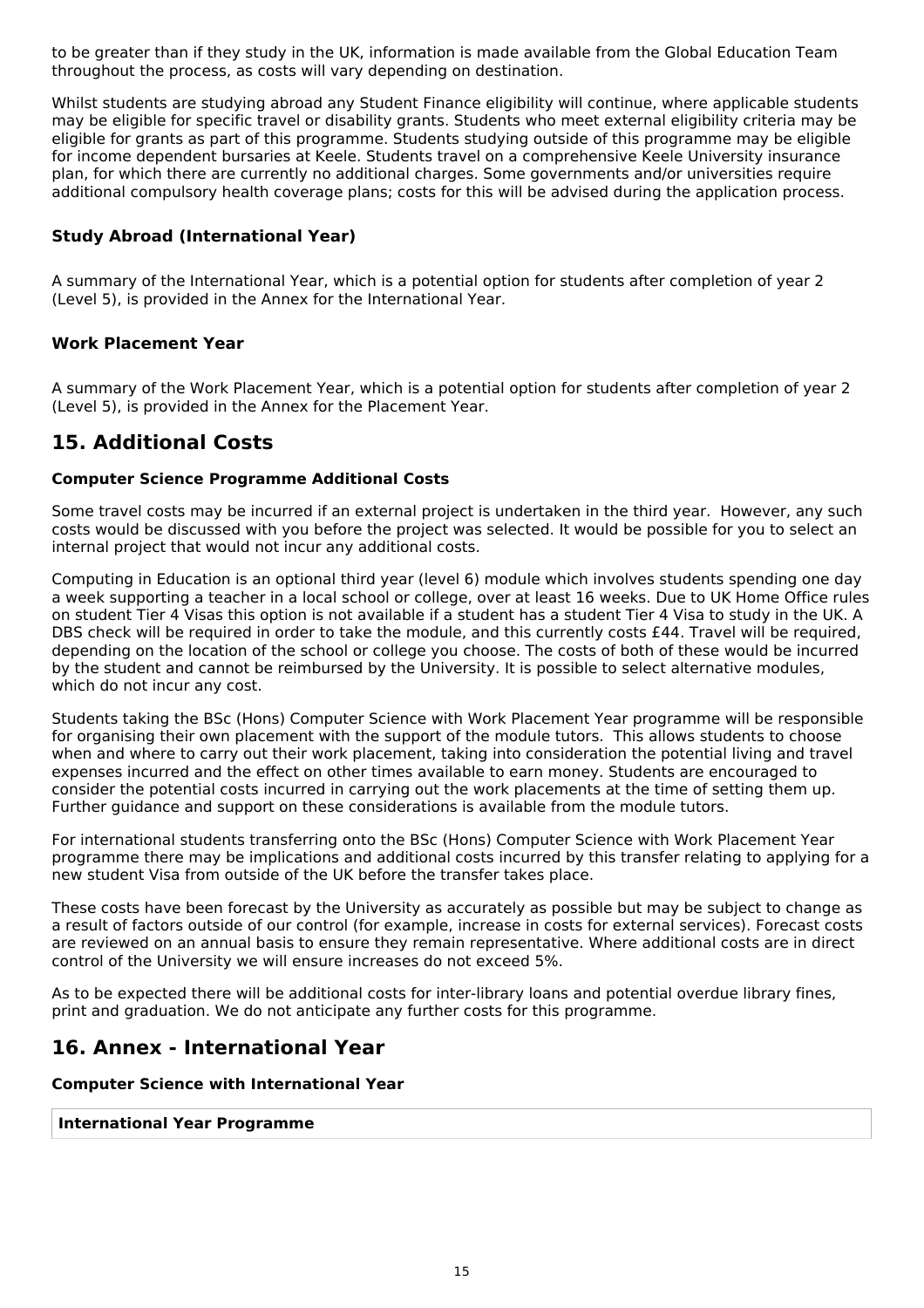Students registered for this Single Honours programme may either be admitted for or apply to transfer during their period of study at Level 5 to the International Year option. Students accepted onto this option will have an extra year of study (the International Year) at an international partner institution after they have completed Year 2 (Level 5) at Keele.

Students who successfully complete both the second year (Level 5) and the International Year will be permitted to progress to Level 6. Students who fail to satisfy the examiners in respect of the International Year will normally revert to the standard programme and progress to Level 6 on that basis. The failure will be recorded on the student's final transcript.

Study at Level 4, Level 5 and Level 6 will be as per the main body of this document. The additional detail contained in this annex will pertain solely to students registered for the International Year option.

#### **International Year Programme Aims**

In addition to the programme aims specified in the main body of this document, the international year programme of study aims to provide students with:

- 1. Personal development as a student and a researcher with an appreciation of the international dimension of their subject
- 2. Experience of a different culture, academically, professionally and socially

#### **Entry Requirements for the International Year**

Students may apply to the 4-year programme during Level 5. Admission to the International Year is subject to successful application, interview and references from appropriate staff.

The criteria to be applied are:

- Academic Performance (an average of 55% across all modules at Level 5 is required. Students with up to 15 credits of re-assessment who meet the 55% requirement may progress to the International Year. Where no Semester 1 marks have been awarded performance in 1st year marks and ongoing 2nd year assessments are taken into account)
- General Aptitude (to be demonstrated by application for study abroad, interview during the 2nd semester of year 2 (Level 5), and by recommendation of the student's personal tutor, 1st and 2nd year tutors and programme director)

Students may not register for both an International Year and a Placement Year.

#### **Student Support**

Students will be supported whilst on the International Year via the following methods:

- Phone or Skype conversations with Study Abroad tutor, in line with recommended Personal Tutoring meeting points.
- Support from the University's Global Education Team

#### **Learning Outcomes**

In addition to the learning outcomes specified in the main text of the Programme Specification, students who complete a Keele undergraduate programme with International Year will be able to:

- 1. Describe, discuss and reflect upon the cultural and international differences and similarities of different learning environments
- 2. Discuss the benefits and challenges of global citizenship and internationalisation
- 3. Explain how their perspective on their academic discipline has been influenced by locating it within an international setting.
- 4. Communicate effectively in an international setting;
- 5. Reflect on previous learning within an international context.

These learning outcomes will all be assessed by the submission of a satisfactory individual learning agreement, the successful completion of assessments at the partner institution and the submission of the reflective portfolio element of the international year module.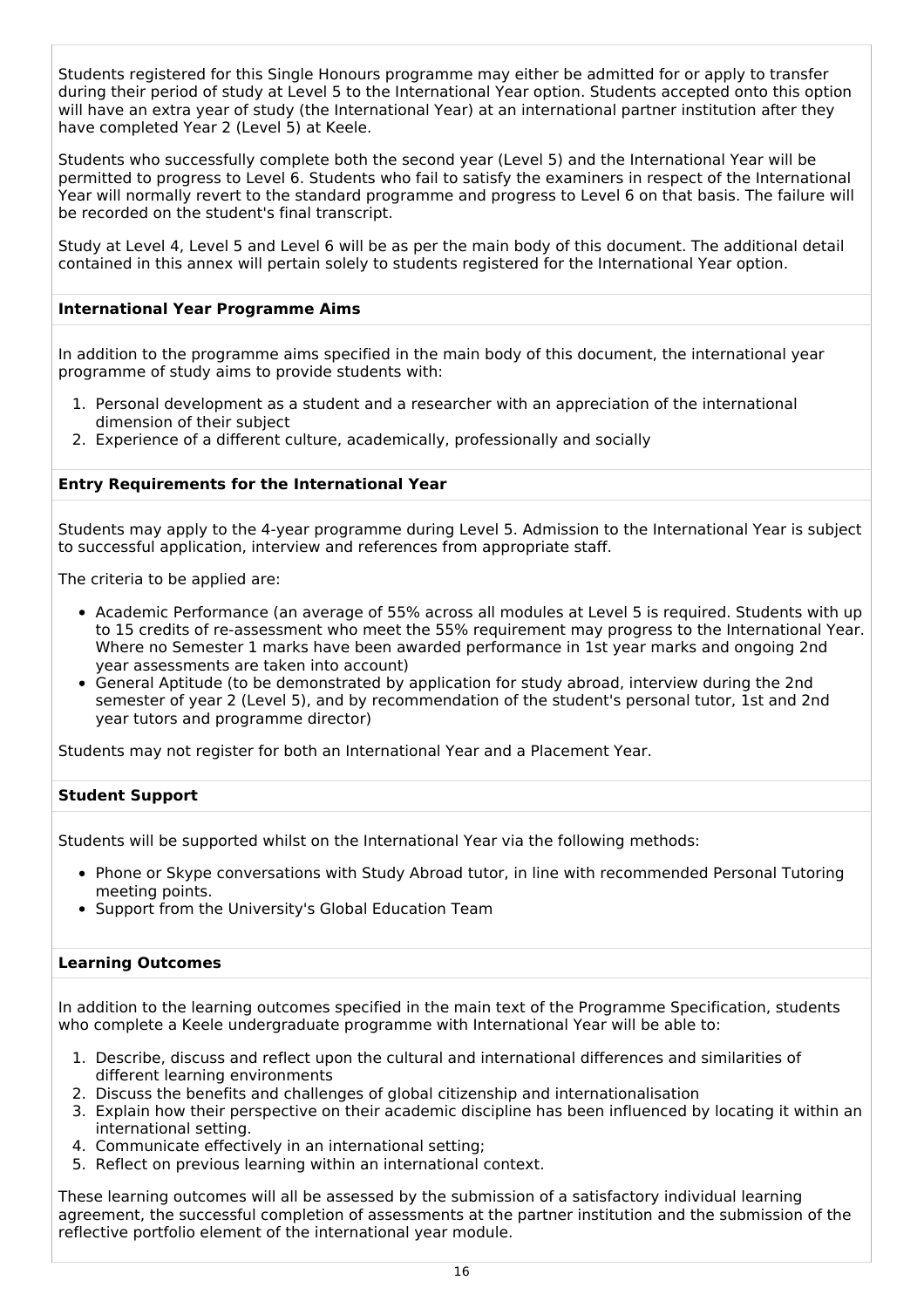### **Regulations**

Students registered for the International Year are subject to the programme-specific regulations (if any) and the University regulations. In addition, during the International Year, the following regulations will apply:

Students undertaking the International Year must complete 120 credits, which must comprise at least 40% in the student's discipline area.

This may impact on your choice of modules to study, for example you will have to choose certain modules to ensure you have the discipline specific credits required.

Students are barred from studying any module with significant overlap to the Level 6 modules they will study on their return. Significant overlap with Level 5 modules previously studied should also be avoided.

#### **Additional costs for the International Year**

Tuition fees for students on the International Year will be charged at 15% of the annual tuition fees for that year of study, as set out in Section 1. The International Year can be included in your Student Finance allocation, to find out more about your personal eligibility see: [www.gov.uk](http://www.gov.uk/)

Students will have to bear the costs of travelling to and from their destination university, accommodation, food and personal costs. Depending on the destination they are studying at additional costs may include visas, study permits, residence permits, and compulsory health checks. Students should expect the total costs of studying abroad be greater than if they study in the UK, information is made available from the Global Education Team throughout the process, as costs will vary depending on destination.

Students who meet external eligibility criteria may be eligible for grants as part of this programme. Students studying outside of this programme may be eligible income dependent bursaries at Keele.

Students travel on a comprehensive Keele University insurance plan, for which there are currently no additional charges. Some Governments and/or universities require additional compulsory health coverage plans; costs for this will be advised during the application process.

# **17. Annex - Work Placement Year**

#### **Computer Science with Work Placement Year**

#### **Work Placement Year summary**

Students registered for this programme may either be admitted for or apply to transfer during their studies to the 'with Work Placement Year' option (NB: for Combined Honours students the rules relating to the work placement year in the subject where the placement is organised are to be followed). Students accepted onto this programme will have an extra year of study (the Work Placement Year) with a relevant placement provider after they have completed Year 2 (Level 5) at Keele.

Students who successfully complete both the second year (Level 5) and the Work Placement Year will be permitted to progress to Level 6. Students who fail to satisfactorily complete the Work Placement Year will normally revert to the 3-year programme and progress to Level 6 on that basis. The failure will be recorded on the student's final transcript.

Study at Level 4, Level 5 and Level 6 will be as per the main body of this document. The additional detail contained in this annex will pertain solely to students registered for the Work Placement Year option.

#### **Work Placement Year Programme Aims**

In addition to the programme aims specified in the main body of this document, the Work Placement Year aims to provide students with the opportunity to carry out a long-term work-based learning experience (minimum 30 weeks equivalent of full-time work) in the computing sector between Years 2 and 3 (Levels 5 and 6) of their degree programme. The module will be underpinned by employability skills training (as part of their preparation during year 2), reflective assessment, employer and tutor evaluation and support from academic tutors.

**Entry Requirements for the Work Placement Year**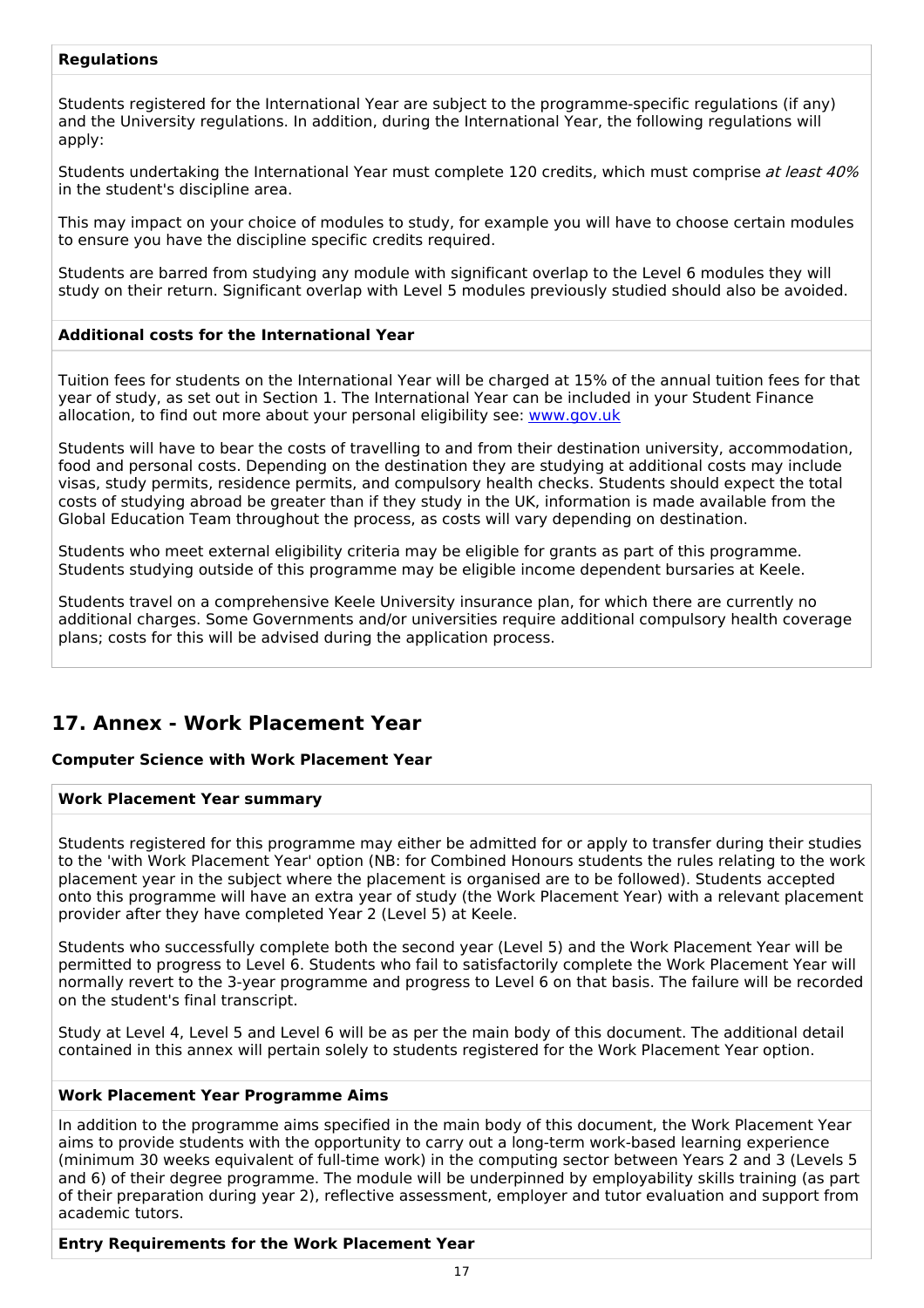All students undertaking the work placement degree programme will be provided with an academic tutor, based at Keele. Students are expected to arrange their own work placement. A list of potential placements will be provided that students can apply for, with allocation being based on a competitive interview process involving the placement providers. Students are also permitted to provide their own placement option. Support will be offered throughout the placement process. This will involve support ensuring the appropriateness of the placement prior to starting the Placement Year, and email/telephone/face-to-face contact with the academic tutor.

Students have the opportunity to apply directly for the 4-year 'with work placement year' degree programme, or to transfer onto the 4-year programme at the end of Year-1 and in Year-2 at the end of Semester 1. Students who are initially registered for the 4-year degree programme may transfer onto the 3-year degree programme at any point in time, prior to undertaking the year-long work placement. Students who fail to pass the work placement year, and those who fail to meet the minimum requirements of the work placement year module (minimum 30 weeks full time (1,050 hours), or equivalent, work placement), will be automatically transferred onto the 3-year degree programme.

The criteria to be applied are:

- A good University attendance record and be in 'good academic standing'.
- Passed all Year-1 and Year-2 Semester 1 modules with an overall module average of > 55%
- Students undertaking work placements will be expected to complete a Health and Safety checklist prior to commencing their work experience and will be required to satisfy the Health and Safety regulations of the company or organisation at which they are based.
- *(International students only)* Due to visa requirements, it is not possible for international students who require a Tier 4 Visa to apply for direct entry onto the 4-year with Work Placement Year degree programme. Students wishing to transfer onto this programme should discuss this with student support, the academic tutor for the work placement year, and the Programme Lead. Students should be aware that there are visa implications for this transfer, and it is the student's responsibility to complete any and all necessary processes to be eligible for this programme. There may be additional costs, including applying for a new Visa from outside of the UK for international students associated with a transfer to the work placement programme.

Students may not register for both an International Year and a Work Placement Year.

#### **Student Support**

Students will be supported whilst on the Work Placement Year via the following methods:

- Regular contact between the student and a named member of staff who will be assigned to the student as their University supervisor. The University supervisor will be in regular contact with the student throughout the year, and be on hand to provide advice (pastoral or academic) and liaise with the Placement supervisor on the student's behalf if required.
- Two formal contacts with the student during the placement year: the University supervisor will visit the student in their placement organization at around the 5 weeks afters placement has commenced, and then visit again (or conduct a telephone/video call tutorial) at around 15 weeks into the placement.
- Weekly supervision sessions will take place with the placement supervisor (or his/her nominee) throughout the duration of the placement.

#### **Learning Outcomes**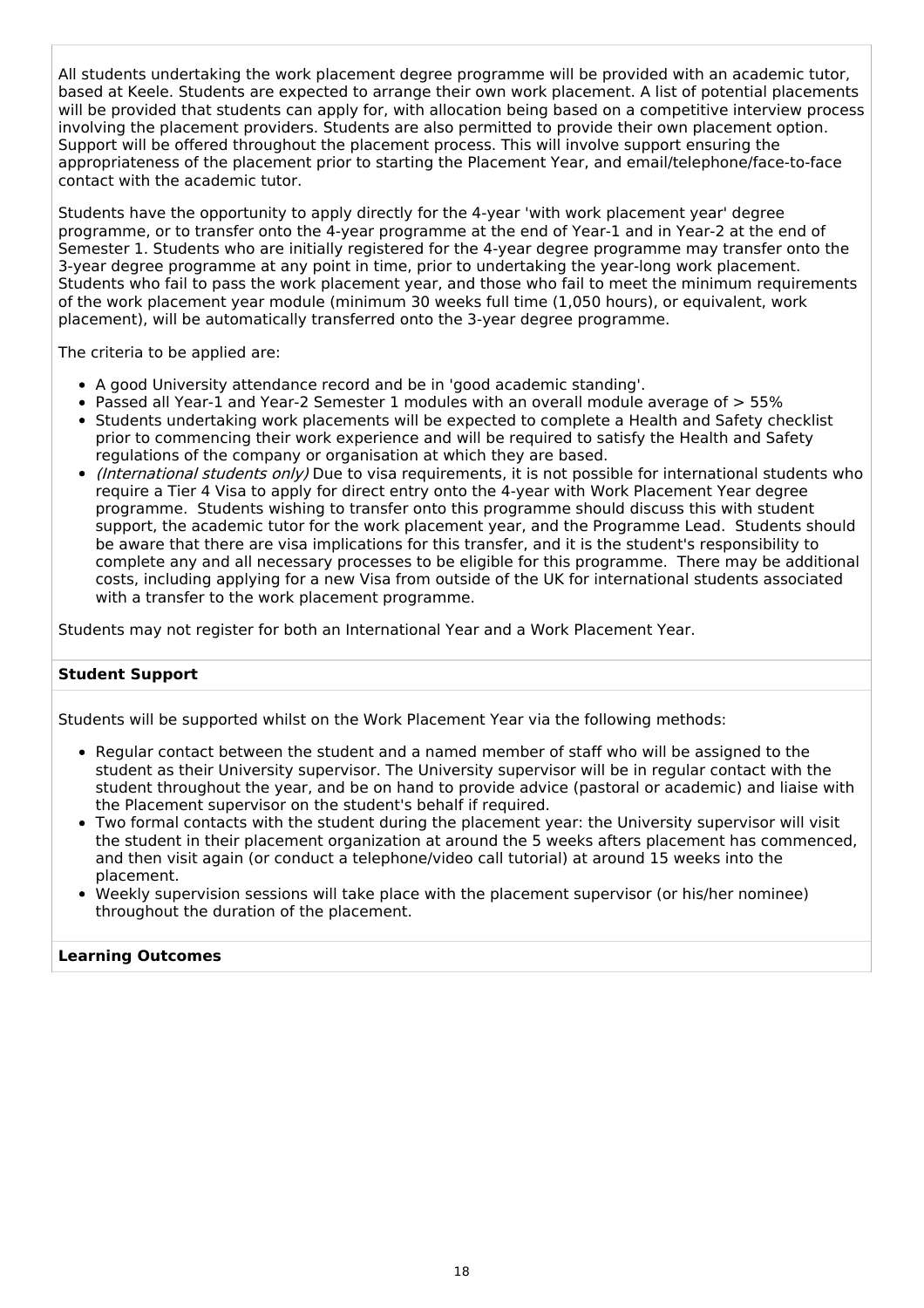In addition to the learning outcomes specified in the main text of the Programme Specification, students who complete the 'with Work Placement Year' option will be able to:

LO4.1 Evaluate their own employability skills (via a SWOT Analysis).

LO4.2 Create ILOs for their placement in order to develop the skills areas which they have identified as being weak or needing further enhancement.

LO4.3 Develop, through practice in the work place, the work-related skills identified through their SWOT analysis and ILOs.

LO4.4 Apply academic theory learnt as part of the taught degree to real situations in the work place.

LO4.5 Reflect on their work placement activities and experiences and evaluate the impact on their employability skills.

LO4.6 Explain how the professional computing sector operates and identify the skills required to pursue careers within the sector.

These learning outcomes will be assessed through the non-credit bearing Work Placement Year module (CSC-30024) which is assessed by a Mid-Placement Portfolio, a Final Placement Portfolio and an Oral Presentation.

#### **Regulations**

Students registered for the 'with Work Placement Year' option are subject to programme-specific regulations (if any) and the University regulations. In addition, during the Work Placement Year, the following regulations will apply:

- Students undertaking the Work Placement Year must successfully complete the zero-credit rated 'Work Placement Year' module (CSC-30024)
- In order to ensure a high quality placement experience, each placement agency will sign up to a placement contract (analogous to a service level agreement).
- Once a student has been accepted by a placement organisation, the student will make a preplacement visit and a member of staff identified within the placement contract will be assigned as the placement supervisor. The placement supervisor will be responsible for ensuring that the placement experience meets the agreed contract agreed with the University.
- The placement student will also sign up an agreement outlining his/her responsibilities in relation to the requirements of each organisation.

Students will be expected to behave professionally in terms of:

(i) conforming to the work practices of the organisation; and

(ii) remembering that they are representatives of the University and their actions will reflect on the School and have an impact on that organisation's willingness (or otherwise) to remain engaged with the placement.

#### **Additional costs for the Work Placement Year**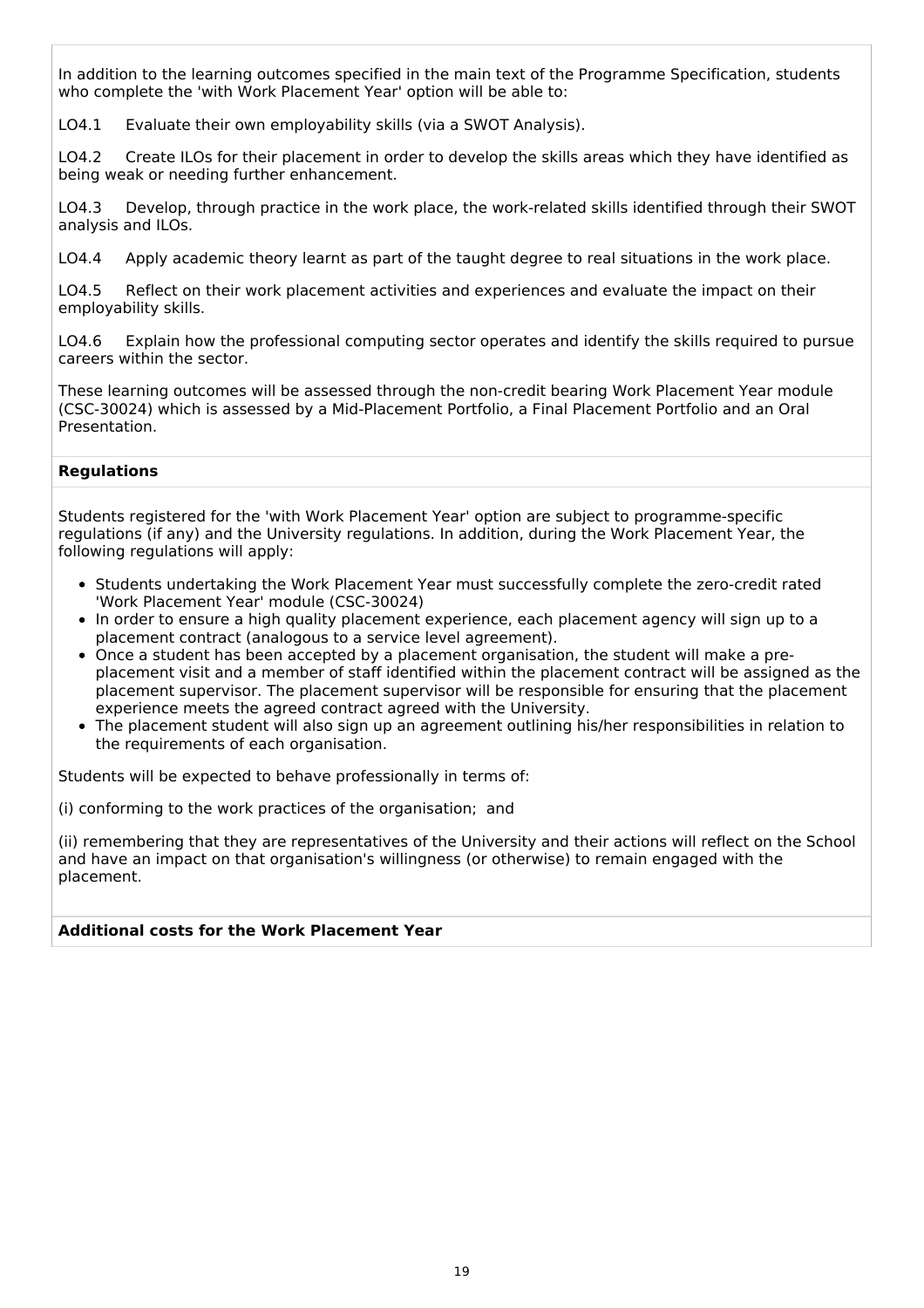Tuition fees for students on the Work Placement Year will be charged at 20% of the annual tuition fees for that year of study, as set out in Section 1. The Work Placement Year can be included in your Student Finance allocation; to find out more about your personal eligibility see: [www.gov.uk](http://www.gov.uk/)

Students will have to bear the costs of travelling to and from their placement provider, accommodation, food and personal costs. Depending on the placement provider additional costs may include parking permits, travel and transport, suitable clothing, DBS checks, and compulsory health checks.

A small stipend may be available to students from the placement provider during the placement but this will need to be explored on a placement-by-placement basis as some organisations, such as charities, may not have any extra money available. Students should budget with the assumption that their placement will be unpaid.

Eligibility for student finance will depend on the type of placement and whether it is paid or not. If it is paid, this is likely to affect student finance eligibility, however if it is voluntary and therefore unpaid, should not affect student finance eligibility. Students are required to confirm eligibility with their student finance provider.

International students who require a Tier 4 visa should check with the Immigration Compliance team prior to commencing any type of paid placement to ensure that they are not contravening their visa requirements.

# **18. Annex - Programme-specific regulations**

## **Programme Regulations: Computer Science**

| <b>Final Award and Award Titles</b> | <b>BSc (Hons) Computer Science</b><br>BSc (Hons) Computer Science with International Year<br>BSc (Hons) Computer Science with Work Placement Year |  |
|-------------------------------------|---------------------------------------------------------------------------------------------------------------------------------------------------|--|
| Intermediate Award(s)               | Diploma in Higher Education<br>Certificate in Higher Education                                                                                    |  |
| <b>Last modified</b>                | June 2019                                                                                                                                         |  |
| <b>Programme Specification</b>      | https://www.keele.ac.uk/ga/programmespecifications                                                                                                |  |

The University's Academic Regulations which can be found on the Keele University website [\(https://www.keele.ac.uk/regulations/](https://www.keele.ac.uk/regulations/)[\)\[1\]](https://scims-api.keele.ac.uk/#_ftn1) apply to and regulate the programme, other than in instances where the specific programme regulations listed below over-ride them. These programme regulations list:

- **Exemptions which are characterised by the omission of the relevant regulation.**
- *Variations* which are characterised by the replacement of part of the regulation with alternative wording.
- Additional Requirements which set out what additional rules that apply to students in relation to this programme.

The following **exemptions, variations** and **additional requirements** to the University regulations have been checked by Academic Services and have been approved by the Faculty Education Committee.

## **A) EXEMPTIONS**

The clause(s) listed below describe where an exemption from the University's Academic Regulations exists: